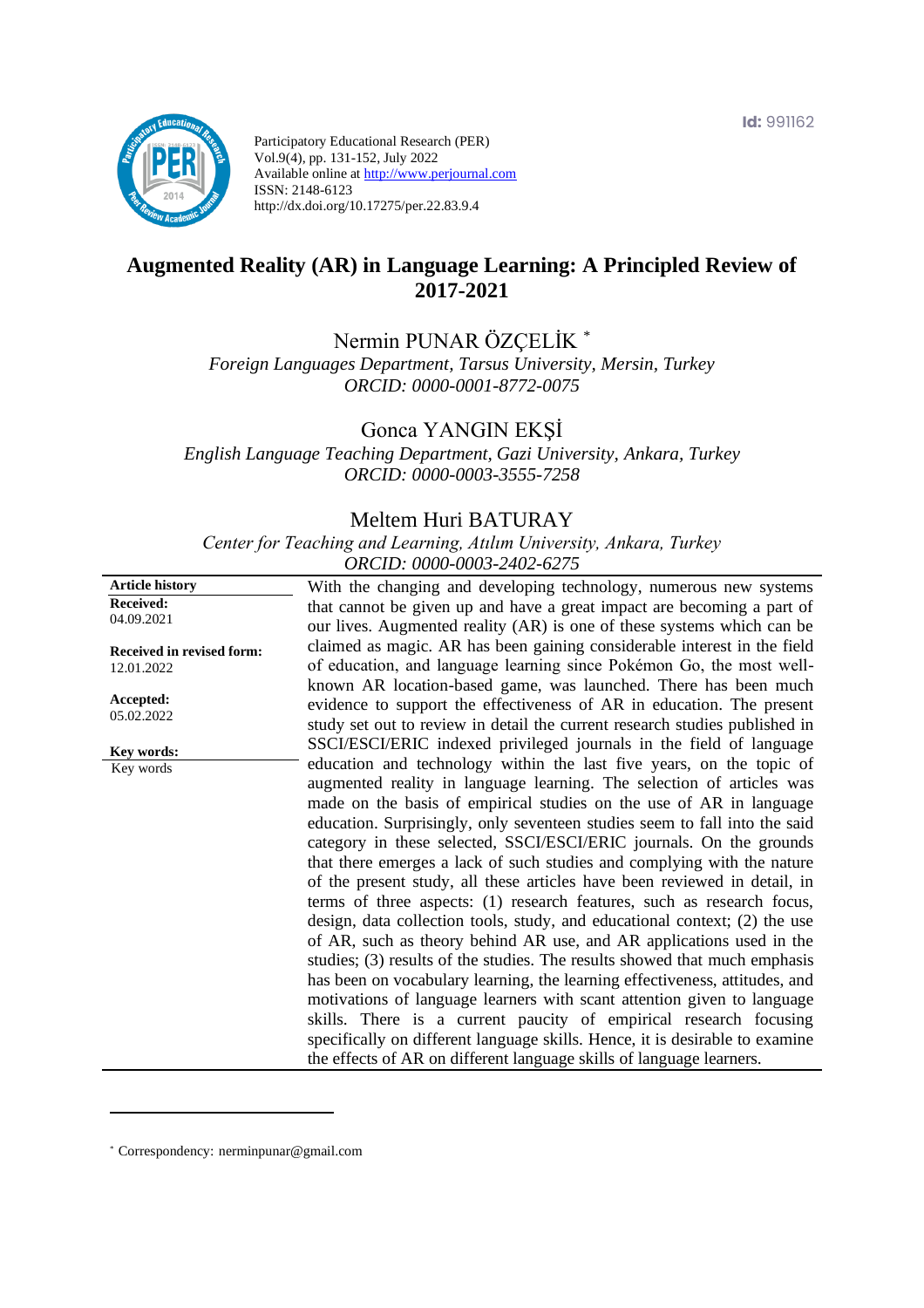#### **Introduction**

In the era we live in, lots of technological tools and items might be considered magic. One of these magical technologies is the Augmented Reality (AR). AR has different definitions by different scholars. The most well-known, which is adopted as 'the' definition in the present paper is Azuma's (1997): "Augmented reality is a field in which 3D virtual objects are integrated into a 3D real environment in real-time." As for a dictionary definition, Merriam-Webster Dictionary defines augmented reality as "an enhanced version of reality created by the use of technology to overlay digital information on an image of something being viewed through a device –such as a smartphone camera.". Based on these two definitions, it might be defined that augmented reality is the process of combining interactive digital 3D elements with the components of physical world.

AR is not a new thing though. Ivan Sutherland, a pioneer in the field of computer graphics, and his students used a see-through Head-Mounted Display in the 1960s at Harvard University and the University of Utah with The Sword of Damocles (Sutherland, 1986). So it was the world's first creation of AR technology even if it had only some poor graphics and an inconvenient headset. Nevertheless, the first "augmented reality" term was introduced in the 1990s by two scientists at Boeing Corporation, Caudell and Mizell (1992). They were developing an AR system for workers helping them bundle harnesses together. Nevertheless, AR was still easily inaccessible. With the development of computing and tracking systems in mobile devices, AR came into stage more than before. It was the time of the very first mobile AR system created by Feiner et al. (1997) as a tour guide offering 3D graphical information with buildings. Within time, AR started to be seen in TV commercials, military, and navigation systems. One of the most important AR technology was introduced by Google called as Google Glass. It aimed to display notifications from smartphones, accessing to hands-free information, sustaining workers in the manufacturing industry, providing instant access to the internet in regard to the device. Most important and the most well-known of all AR applications was the creation of Pokémon Go, which is a kind of AR location-based game.

AR is divided into two types viz. location-based and vision-based. Location-based AR is a type of AR technology that allows the users to track the distance from a current location to different ones by using a mobile device accredits with Global Positioning System (GPS). Location information might be combined with data catered through the GPS, gyroscope, compass, or camera, etc. to be able to provide information about the physical surroundings (Godwin-Jones, 2016). The other type is vision-based AR which focuses on image recognition techniques used to determine the position of physical objects in the real environment for appropriate location of virtual contexts related to these objects. Its tracking system has two types i.e., marker-based and markerless. A marker-based tracking system requires specific labels such as quick response (QR) code to register the 3D images, and a markerless tracking system requires no such labels, any part of the real environment can be used to trigger the virtual images. The labels, QR codes, or the virtual images are called as "triggers" or "markers". The markers or the triggers might be inserted anywhere and anything. Just as the AR application identifies the markers through the camera, 3D images or the other kinds of actions can be seen on the device screen (Godwin-Jones, 2016).

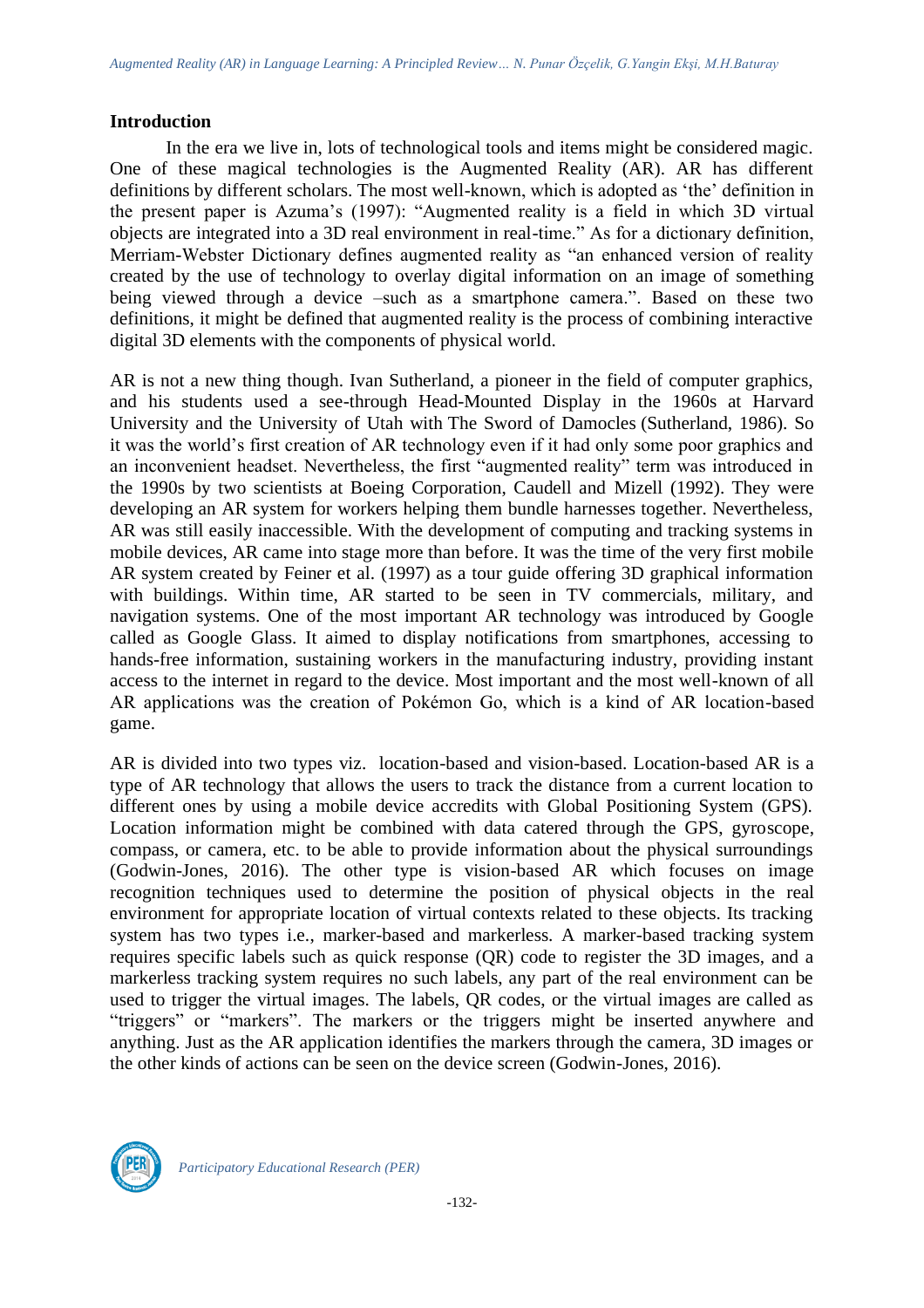#### *Augmented Reality in Education*

Technology has been flourishing day-by-day and AR is a magical technology renewing itself each day. According to Azuma et al. (2001), the goal of AR is to enhance users' interaction with the real world by means of 3D virtual objects in real environments. This is not limited to visual channels but also it appeals to auditory channels. Hence, AR is a great way to bridge virtual and real worlds, and to be able to bridge two worlds, many scholars investigated AR in terms of its effects on education. Utilizing various ways and developing technology, the quality of education might be increased. Latterly developed technology enables AR to be used with mobile devices effectively. The features and affordances revealed by the studies on AR in education are as follows:

- AR offers accessible learning materials anywhere and anytime. Instead of using paperbased textbooks, models, posters, or printed manual, it offers portable and less expensive learning materials.
- AR requires no special equipment. In the era we live, most teens own a smartphone with a camera, which means they are immediately available for the use of AR.
- AR contributes to the understanding of abstract concepts better (Klopfer & Squire, 2008; Wu et al. 2013). By means of visualization, it enables learners to see the visual concepts of abstract things. AR provides a better understanding of subjects with the help of visualization (Shelton & Hedley, 2002).
- AR offers authentic, contextual, and situational learning environments (Johnson et al., 2011; Dunleavy et al., 2009; Wu et al., 2013).
- AR offers safe and efficient workplace training. In the department of medicine, the example of this benefit might be seen clearly in the case of heart surgery. Practicing a heart surgery with the help of AR puts no one in danger if something goes wrong (Barad, 2019).
- AR offers learners a collaborative and social learning environment (Squire & Jan, 2007; Wu et al., 2013).
- AR engages the attention of learners and enhances their motivation (Di Serio et al., 2012).
- AR makes learners enjoy the learning process (Nunezet al.,. 2008).
- AR develops the critical thinking and problem-solving skills of learners (Dunleavy et al., 2009).
- AR fosters the self-efficacy beliefs of learners by giving them control of their own learning environments (Majoros & Neumann, 2001).
- AR is not limited to only one case or field of application, so it can universally be applied to any level of education and training.

Besides these features, a study conducted by Yuen and Yaoyuneyong (2011) reveals the most five significant AR applications used in education. These are AR books, which are the books offering 3D objects; AR games, which are the games using mostly marker-based AR technology; discovery-based learning, objects modeling, and skills training.

The most well-known location-based AR application has been Pokémon Go released in 2016 by Niantic Labs. It has not been designed particularly for education; however, it helps players gain lots of benefits such as motivation while learning (Godwin-Jones, 2016). A specifically recognized location-based AR application for education is the use of AR as a digital tour

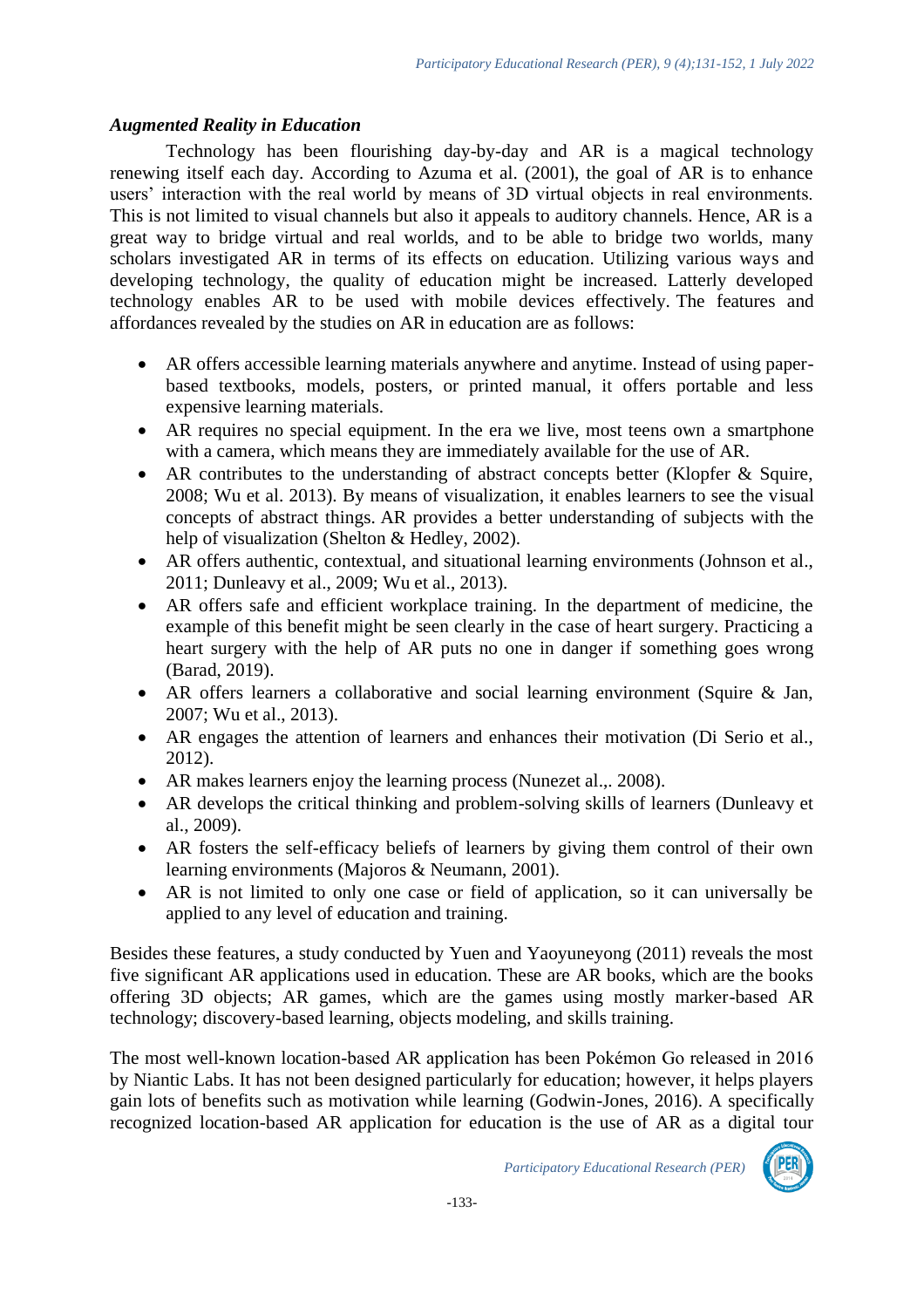guide. One of the noted studies on the use of location-based AR as a tour guide was the study by Liu and Tsai (2013), examining the effect of a designed AR campus tour on students' English language learning. These kinds of AR applications give learners a real chance of being an active learner during their learning processes. Mentira might be considered as an eminent, well-designed location-based AR, guiding intermediate learners in the way of learning Spanish pragmatics (Holden & Sykes, 2011). Not only it contributes to learners' comprehension, but also it enhances learners' motivation and engagement during the learning process.

Figure 1 demonstrates a sample of an AR application screen designed to teach some English vocabulary. This type of AR has been used widely in different fields to create new games, advertisements, magazines, books, etc. In language education, one of the reputable markerbased AR environments was designed by Liu (2009), with the name of "Handheld English Language Learning Organization" HELLO, addressing to enhance English language learners' speaking and listening skills.



Figure 1. A sample of an AR screen designed to teach English action verbs (Source: An AR scene created by the authors).

Due to its features, a vision-based AR is easily applicable in classroom environments. To be able to conduct a lesson with the help of AR, there is only a need for an internet connection, a mobile device with a camera, an AR app developed for educational purposes, and triggers or markers (AR in Education, 2019).

While AR has lots of benefits for learners and educators in the field of education, it has also some challenges. In the case of the lack of necessary knowledge on how to integrate AR into language education environment, no effective benefit can be gained from the use of AR. Additionally, there is a dependency on hardware, so without access to the necessary hardware, such as a handheld device, the use of AR might be falling behind.

As it is obviously inferred from these studies, AR has an enormous effect on education, and it has been conducted lots of research studies on the use of AR in different parts of education. In addition to these studies, the present paper tries to reveal the use of AR in specifically language education. Globalization and digitalization have given significance to language learning and teaching in terms of mostly economic or educational reasons (Block & Cameron, 2002, p.5). The members of communities are required to learn new languages except for their mother tongues in order to meet the needs of globalization effects. On the grounds of these

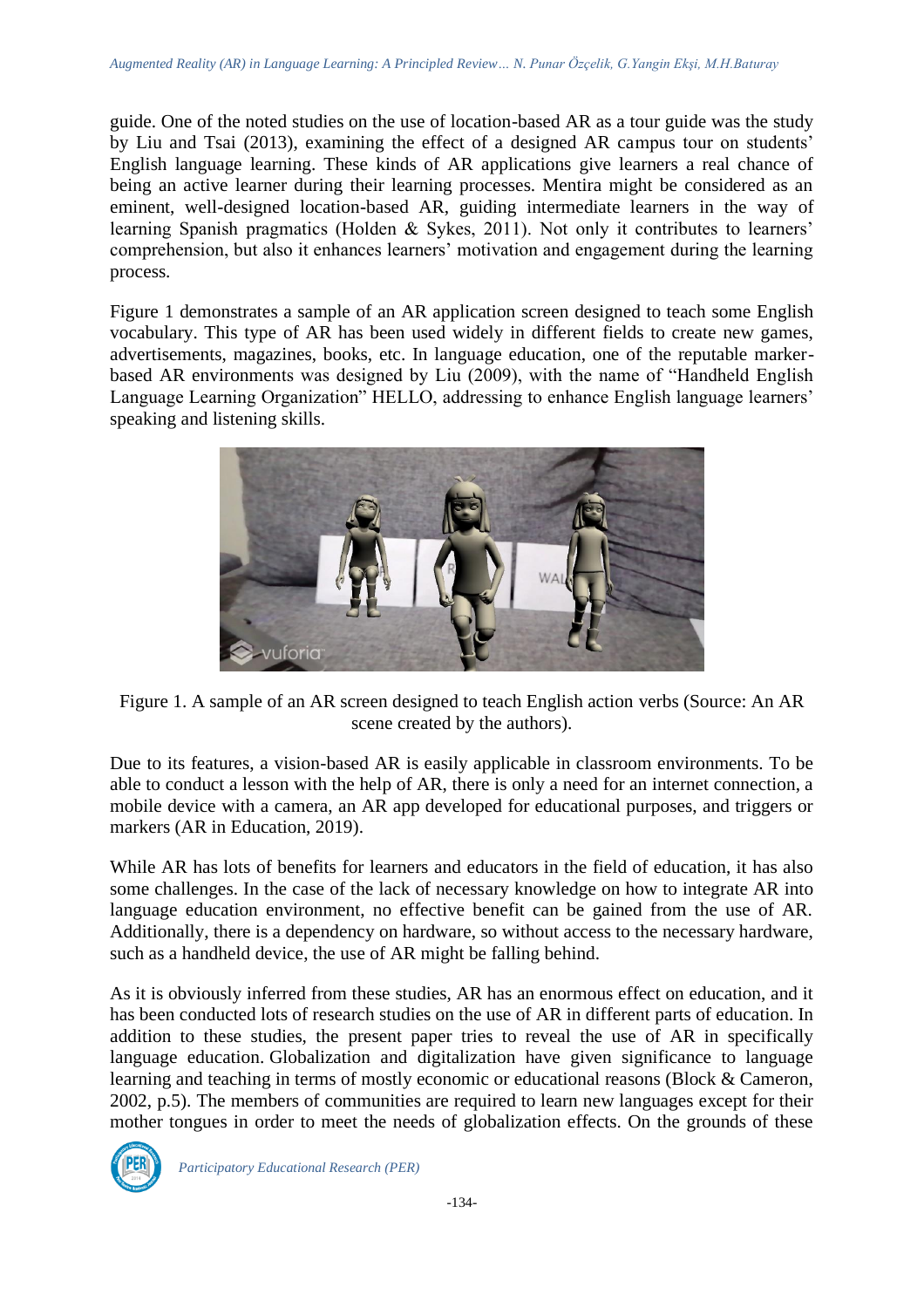reasons, it is thought that it might be a fruitful interest to review the studies both including language learning and AR technology, which is an innovative technology growing faster and faster with the help of globalization and digitalization.

### *Theories and Approaches behind Augmented Reality in Language Education*

Among various language acquisition and learning theories, constructivism, sociocultural theory (SCT), and connectivism are believed to guide the use of AR, on the ground that some of their features are associated with AR (Zhang, Wang & Wu, 2020, p.219). On the other hand, Communicative Language Teaching (CLT) and Task-based Language Teaching (TBLT) are the approaches on which AR may be predicated.

In the view of constructivist theorists, learners construct their knowledge by combining newly acquired knowledge with previous ones (Bruner, 1996; Dewey, 1916; Piaget, 1973). The core of this theory is the active engagement of learners. Discovery-based, situation-based, and problem-based learning theories are derived from the view of constructivist theory. Wang et al. (2018) offer that AR-supported learning is a contemporary theory and it is also based on constructivism, inasmuch as it helps learners to gain knowledge in a contextualized environment, and with the help of AR-based language materials, the learners can acquire, internalize, construct knowledge and use it in their productive tasks through using their critical thinking and kinesthetic abilities (Liu & Tsai, 2013).

In the process of language learning, cultural and social factors have also a considerable magnitude. Based on this significance, sociocultural theorists claim that meaningful learning requires not only the innate capacity to learn but also social interaction with cultural elements (Lantolf & Thorne, 2006, p. 59). One of the core issues of SCT is the role of the Zone of Proximal Development (ZPD). The fundamental relationship between SCT and AR lies here, relatively with scaffolding. With the help of AR technology, language learners have a chance to work collaboratively in a contextualized environment (Godwin-Jones, 2016). Collaboration in such an environment leads to social interactions and scaffolding between language learners.

Apart from these traditional theories, connectivism, which is relatively a new contemporary theory, is about constructing a connection between the technology-enhanced learning environment with learning opportunities for learners while prompting interaction and collaboration (Greenwood & Wang, 2018). By the agency of AR-based technology, which is context-based, learners can have a chance to bridge their learning skills with the real contextualized environment enhanced by different modalities (Godwin-Jones, 2016). HELLO designed by Liu (2009) might be considered as an example of a connectivist approach to language learning by virtue of AR, since it enables learners to enhance their speaking and listening skills in AR-based contextualized environment.

Even if language acquisition and learning approaches depend on the abovementioned theories, it might be fruitful to briefly mention CLT and TBLT in terms of AR. CLT puts interaction at the center of the language learning process. Any kind of interaction (i.e with the teacher, with peers, with authentic texts, etc.) combined with the use of language outside leads to better learning. Supporting this, AR technology allows for this mentioned process, enables learners to engage and interact with technology inside and outside the classroom, anytime and

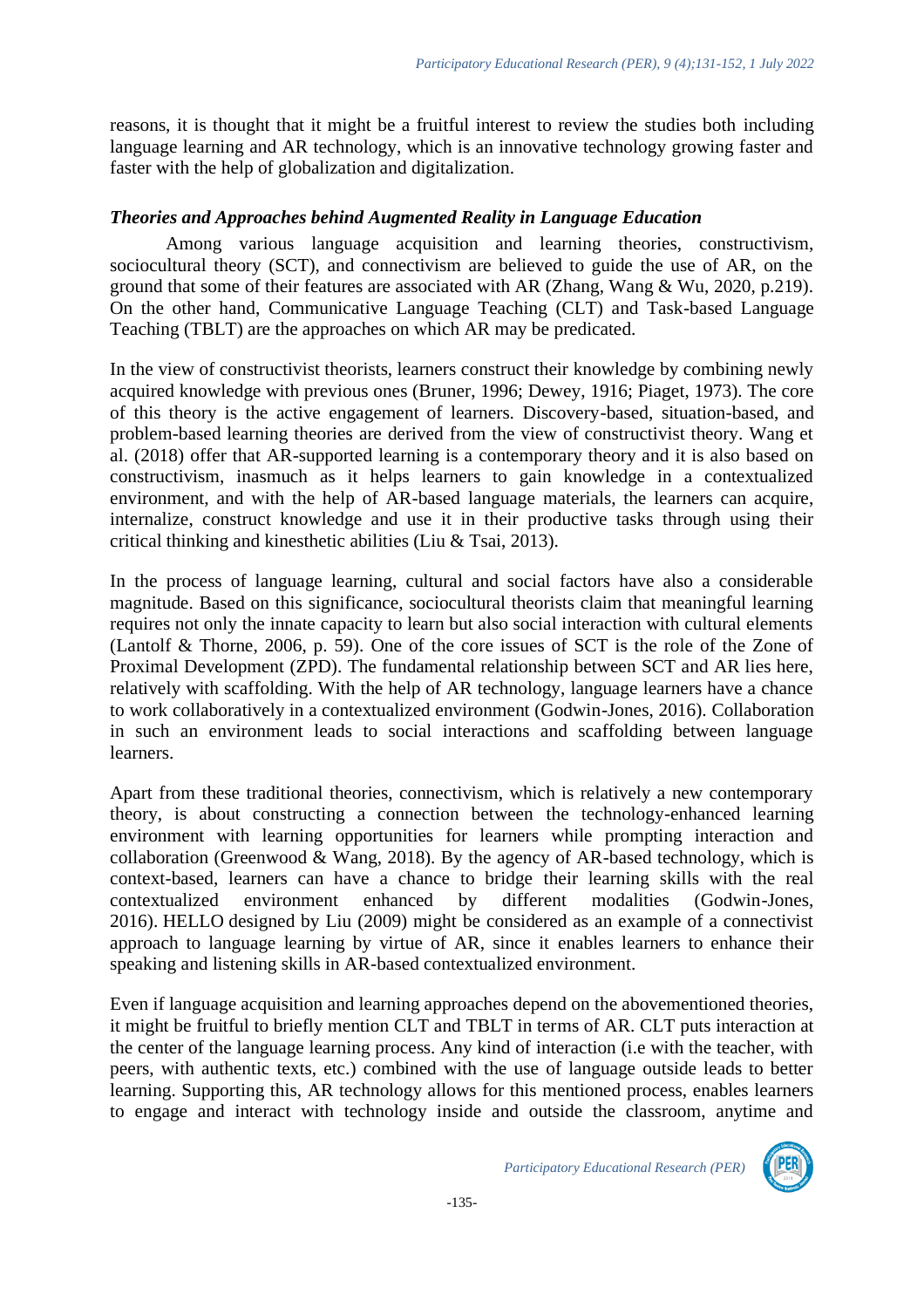anywhere.

On the other hand, TBLT mainly concentrates on the use of authentic language and meaningful tasks in the process of language learning. Through the medium of AR, learners can have a chance to take place in meaningful tasks combined with real and virtual worlds, and they can perform their language skills within these tasks to learn more effectively.

# **Method**

It is significant to know the research trends and applications on the related topics for researchers and practitioners, as they can then be aware of the existing literature, carry out new research studies based on the gaps in the literature, and develop new models or applications. The studies on the use of AR technology in the realm of language education is a recent topic and it would be better to know the current literature to be able to enhance it with new studies based on the trends and gaps. On the grounds of this significance, the purpose of the present paper to provide a detailed and principled review and analysis of the existing research of augmented reality in language learning in the journals with high impact factors published between the years 2017-2021.

The articles for principled review for the current study have been collected from prominent academic journals indexed in the Social Sciences Citation Index (SSCI), Emerging Sciences Citation Index (ESCI), ERIC, having high impact factor, and publishing articles related to technology integration into language teaching in the field of foreign and second language education and technology. Here, the focus is on the reputable journals as they reflect the significant and novel studies on the related field, and it brings forward the reliable resources. For the articles of the present review, the following keywords are used; 'augmented reality', 'language learning", 'language teaching'. Obtained research papers are filtered according to the publication years on condition that being published in the last 5 years since AR technology renews itself with the development of technology and sequenced by relevance to language teaching. Based on these criteria, 33 studies have been obtained, and out of these studies, 16 of them have been eliminated since they are review or informative studies and the present principled review will focus on only the practical use of AR in language education. All the selected articles have been published between 2017-2021. As a result, 17 studies have been decided to be selected for inclusion in the present paper. For the aim of the present study, empirical studies were included for review. The distribution of the types of the studies according to the years has been demonstrated in Table 1.

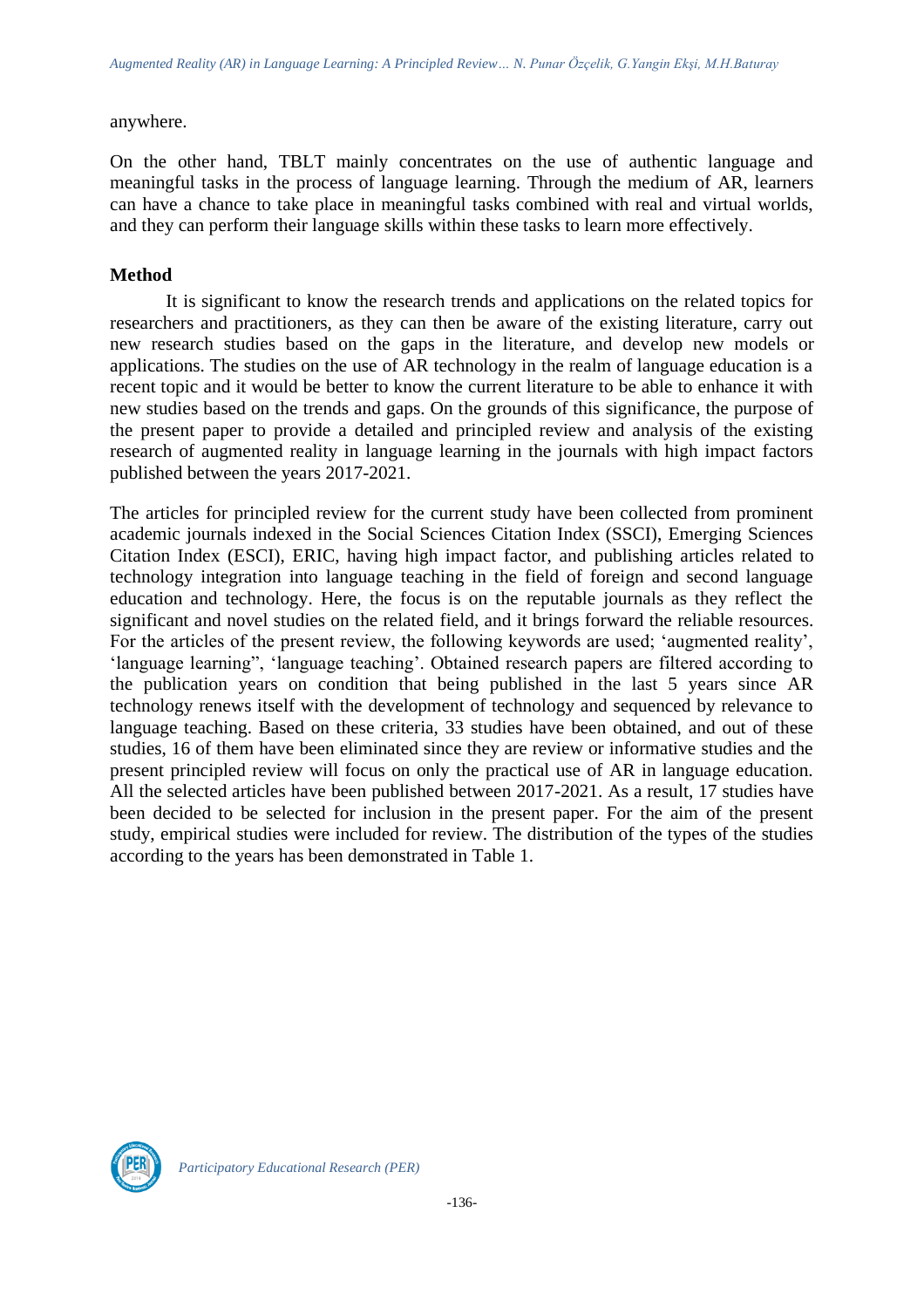

# Table 1. Distribution of the studies analysed

The selected empirical studies are examined mainly under three categories; in terms of features of research, and terms of the use of AR, and lastly their results. The investigation based on research features category includes their research focus, research method and data collection tools, participant, study, and educational context. On the other hand, the review based on the use of AR category focuses on the theory behind AR research and used AR applications. The last category includes only the review of the results of the studies.

# **Findings and Discussion**

# *Findings related to the features of a research*

Out of seventeen studies, six of them are focused on learning achievement, learning effectiveness, and motivation of learners. Three of them are focused on the investigation of attitudes, perceptions, and satisfaction of learners. Three of them are focused on the cognition, such as cognitive load, cognitive engagement, and self-regulated cognition. The other research's focuses are on learning styles, flow state, foreign language learning anxiety, communication and intercultural exchange, and vocabulary retention. All learning environments in the studies are enriched with AR technology.

Hsu's (2017) research focused on the flow state, cognitive load, foreign language learning anxiety, and learning effectiveness of learners with different learning styles in the case of two different AR environments. This study did not engage directly with the effect of AR, instead, it used two different kinds of AR environments to be able to find the effects of learning styles on the abovementioned aspects. Yang and Mei (2018) tried to find out Japanese language learners' perceptions and experiences on the use of AR technology while learning Japanese orthography. Chen and Chan (2019) utilized AR flashcards to teach English vocabulary and focused on the impacts of these flashcards on learners' vocabulary learning. Redondo, Cozar-Gutierrez, Gonzales, Calero, and Ruiz (2019) concentrated on the effects of AR on learners' motivation, enjoyment, and establishing social relationships. Taskiran (2019) carried out a

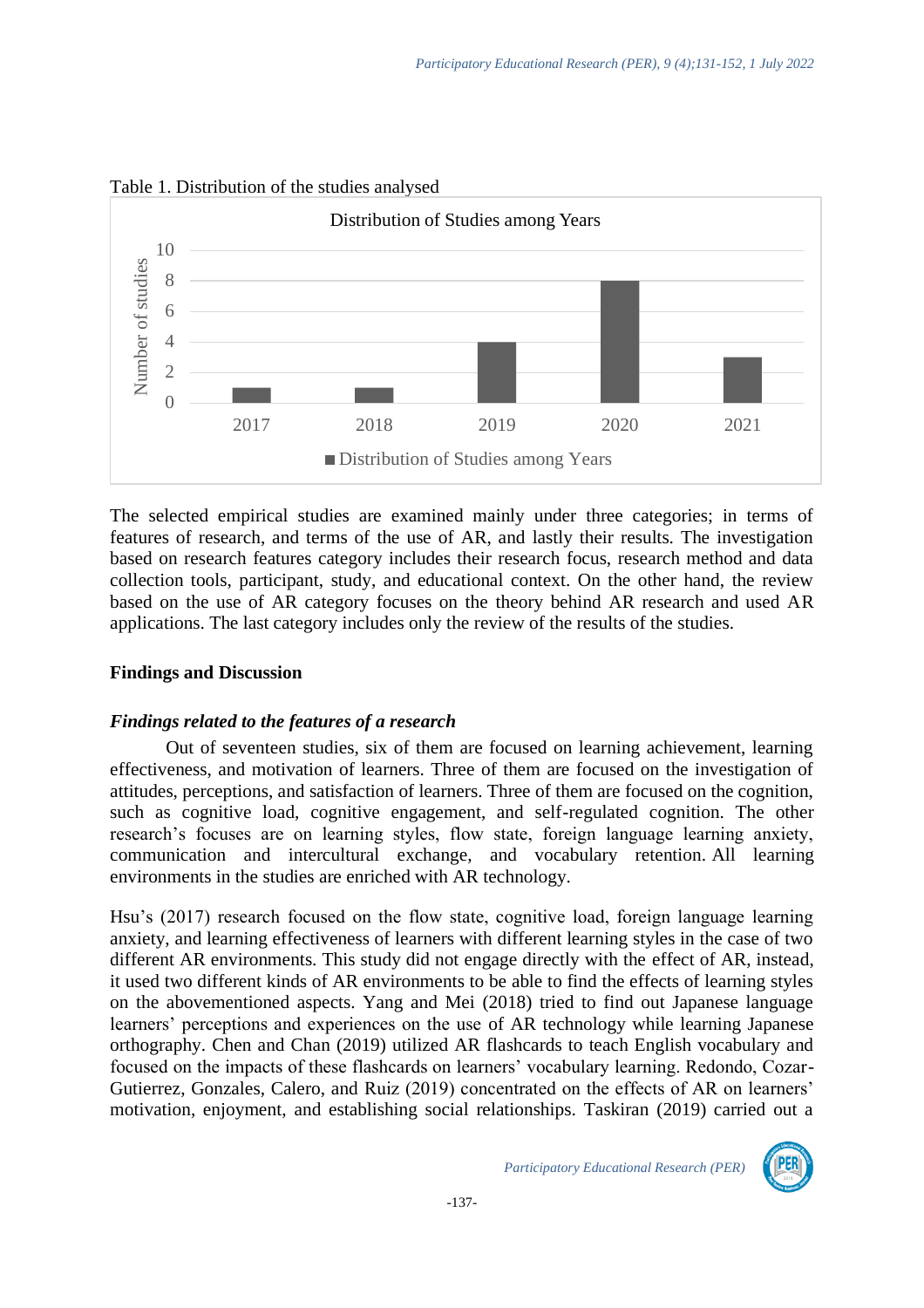study about the influences of AR-enhanced games on language learners' motivation, interest, and enjoyment while focusing on value and usefulness of these kinds of games. Wu (2019) examined the use of the Pokémon Go AR game in the process of learning English, and focused on learners' attitude, satisfaction, and achievements. Chen et al. (2020) focused on the learning achievements, motivation, and satisfaction of learners in an AR-enhanced video environment in his study. Chen et al. (2020) tried to explore the effects of captions and English proficiency on language learners' learning effectiveness, motivation, and attitudes in an AR-enhanced contextualized environment in their paper. This study is similar to the study by Hsu (2017) in terms of the way of using AR. The study carried out by Costuchen, Darling and Uytman (2020) investigated the effect of the combination of AR and visuospatial bootstrapping on vocabulary retention of second language learners. The study by Lee and Park (2020) investigated the effect of AR scenes created by the students on language learning outcomes. On the other hand, Lin, Liu, and Chen (2020) investigated the effects of ARenhanced writing application on English language learners' writing instruction in their study published in CALL Journal. In discordance with the other studies, this paper engages with writing skills. Another distinctive study was carried out by Yeh and Tseng (2020) investigating the use of AR in order to enhance multimodal literacy of English language learners while communicating with others. Tsai (2020) conducted a study to discover the effects of AR on language learners' vocabulary learning, and instructional materials motivation. Wen (2020)'s study focused on cognitive engagement of learners in an environment which is donated by AR-enhanced classroom-based collaborative learning activities. Binhomran and Altalhab (2021) investigated the use of AR technology to enhance learners' motivation and vocabulary retention. Jalaluddin, Darmi and Ismail (2021) developed an application to find out the influences of AR on vocabulary learning of language learners, which is similar to previous studies. A recent study by Hadjistassou (2021) focused on a different aspect and tried to find out the role of AR on enhancing intercultural telecollaboration of language learners with the help of AR applications.

Due to the administration of mixed data collection tools in related studies, the details of the research method and data collection tools are demonstrated in Table 2 and Table 3.

| $10010$ $\mu$ , robbin monoup |       |
|-------------------------------|-------|
| <b>Research Method</b>        | $N^*$ |
| Experimental                  | 12    |
| <b>Factorial Research</b>     |       |
| Case Study                    |       |
| Quantitative                  |       |
| Mixed Research                |       |
| Design-based Research         |       |
| Total                         | 17    |
| $N^*$ Number of studies       |       |

Table 2. Research methods

Table 3. Data collection tools

| Data Collection Tools                  | $N^*$ |
|----------------------------------------|-------|
| Pre and Posttest                       |       |
| <b>Motivation Questionnaire</b><br>∍   |       |
| <b>Satisfaction Questionnaire</b><br>ി |       |
| Survey                                 |       |
| <b>Reflection Papers</b>               |       |
| <b>Achievement Test</b>                |       |

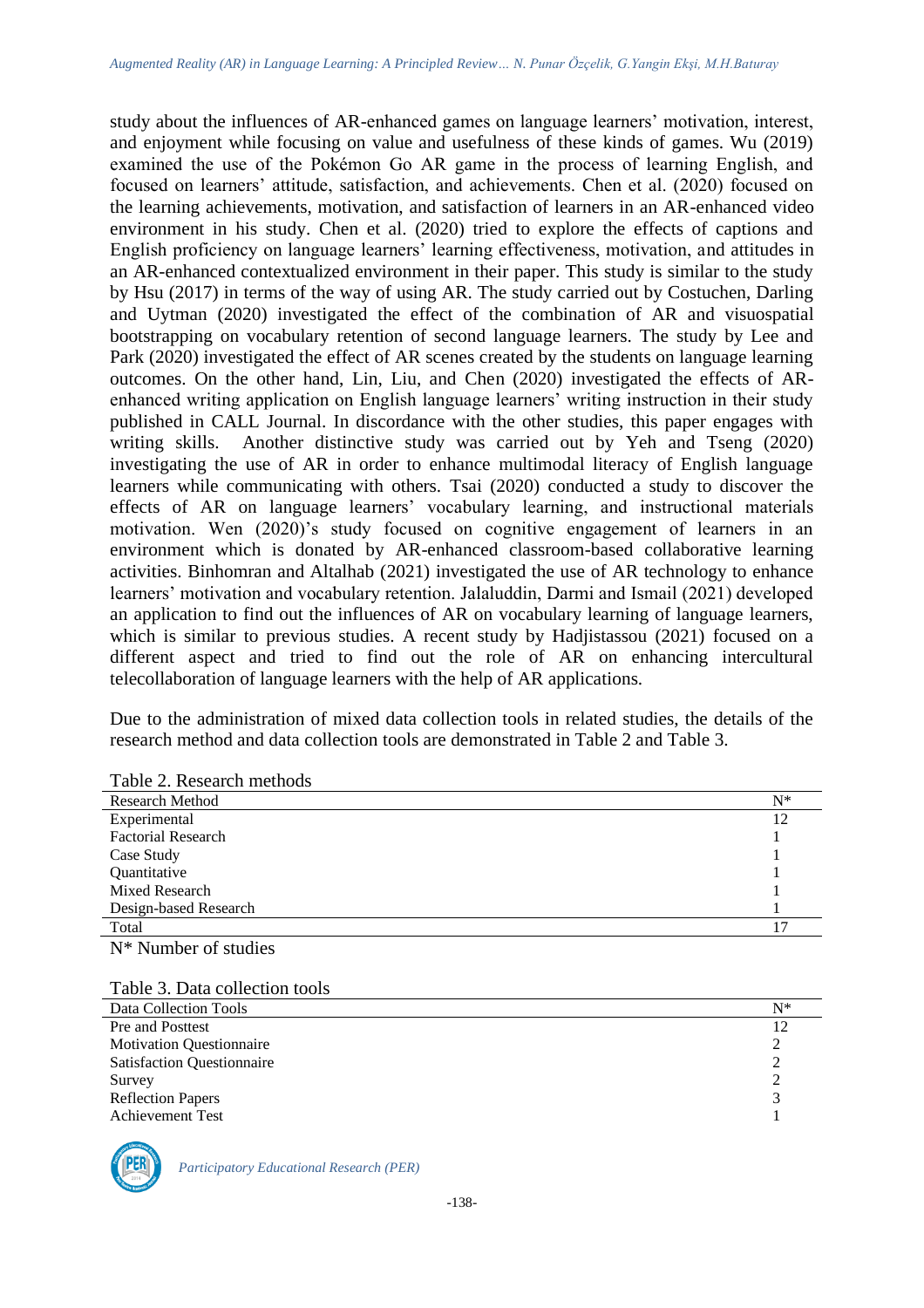| <b>Attitude Questionnaire</b>                      |   |
|----------------------------------------------------|---|
| Semi-structured Interview                          | h |
| Structured Interview                               |   |
| Focus-group Discussion                             |   |
| Questionnaire of Flow State                        |   |
| Questionnaire of Learning Style                    |   |
| Questionnaire of Foreign Language Learning Anxiety |   |
| Questionnaire of Cognitive Load                    |   |
| Direct Observation                                 |   |
| Intrinsic Motivation Inventory (IMI)               |   |
| <b>Instructional Materials Motivation Survey</b>   |   |
| A Specific Instrument for the Bits of Intelligence |   |
| <b>British Picture Vocabulary Scale</b>            |   |
| Total                                              |   |

N\* Number of studies

To be able to see the effects of AR-enhanced technology on language learning achievement, out of seventeen studies, twelve of them conducted an experimental research design with mixed data collection tools (Binhomran & Altalhab, 2021; Chen, 2020; Chen & Chan, 2019; Costuchen et al., 2020; Hsu, 2017; Jalaluddin et al, 2021; Lee & Park, 2020; Lin et al., 2020; Redondo, et al., 2019; Wu, 2019; Tsai, 2020; Yeh & Tseng, 2020) and the others conducted various designs such as a factorial research design (Chen et al. 2020), a case study (Yang & Mei, 2018), a quantitative study (Taskiran, 2019), a mixed method study (Wen, 2020), and a design-based research (Hadjistassou, 2021).

For data collection tools, most experimental studies carried out pre and posttests, and different questionnaires in accordance with their research focus. Hsu (2017) implemented various questionnaires since his focus was on different aspects. For data triangulation, some of the studies administered interviews and examined reflection papers, as well. In some studies, there were administered some specific instruments such as a specialized instrument grounded on the bits of intelligence (Redondo et al, 2019), and British Picture Vocabulary Scale (Jalaluddin et al, 2021).

Out of seventeen studies, seven of them was carried out in Taiwan (Chen, 2020; Chen et al. 2020; Hsu, 2017; Lin, Liu & Chen, 2020; Tsai, 2020; Yeh & Tseng, 2020; Wu, 2019), which demonstrated a real gap in the literature having the lack of various study contexts published in the selected privileged journals. The other studies were carried out different countries such as Spain (Redondo et al. 2019; Costuchen et al. 2020), Turkey (Taskiran, 2019) etc. Nine of them was conducted with university students (Costuchen et al., 2020; Hadjistassou, 2021; Jalaluddin et al., 2021; Lee & Park, 2020; Lin, Liu & Chen, 2020; Taskiran, 2019; Yang & Mei, 2018; Yeh & Tseng, 2020; Wu, 2019), two with early language learners (Chen & Chan, 2019; Redondo et al. 2019), one with second graders (Wen, 2020), one with third graders (Hsu, 2017), one with fifth graders (Tsai, 2020), two with sixth graders (Binhomran & Altalhab, 2021; Chen, 2020), and one with ninth-graders (Chen et al. 2020). Table 4 and 5 shows the detailed information about the study and educational contexts. In conclusion, the analysis of features of research, most studies were administered experimental research design with various data collection tools by focusing mostly on vocabulary learning achievements, motivation, and attitudes of mostly university students in Taiwan.

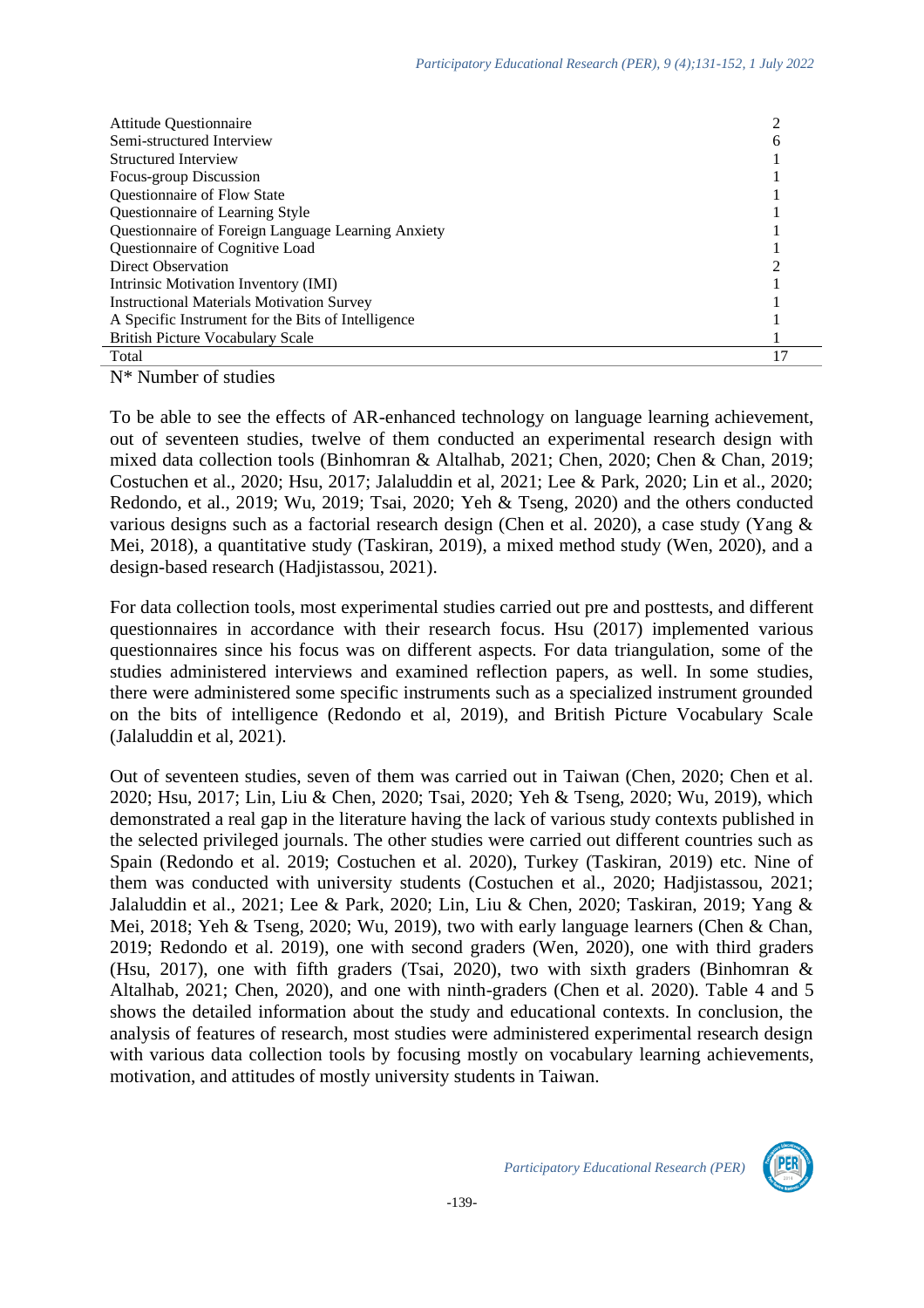| <b>Study Context</b> | $N^*$          |
|----------------------|----------------|
| Taiwan               |                |
| Korea                |                |
| New Zealand          |                |
| Macau, China         |                |
| Turkey               |                |
| Spain                | $\overline{2}$ |
| Saudi Arabia         |                |
| Malaysia             |                |
| Singapore            |                |
| Cyprus & UK          |                |
| Total                | 17             |

Table 4. Study contexts of the studies

N\* Number of studies

| Table 5. Educational contexts of the studies |  |  |  |
|----------------------------------------------|--|--|--|
|----------------------------------------------|--|--|--|

| <b>Educational Context</b>     | $N^*$ |
|--------------------------------|-------|
| Kindergarten<br>Primary School |       |
| Elementary                     | 4     |
| <b>High School</b>             |       |
| University                     | Q     |
| Total                          |       |
| $\sim$<br>$\sim$ $\sim$        |       |

N\* Number of studies

# *Findings related to use of AR*

The theories behind the studies, the types of AR and AR applications used in these seven studies are demonstrated in detail in Table 6 and 7.

Table 6. Theories and methods in studies

| <b>Theories</b>                | $N^*$ |
|--------------------------------|-------|
| Situated-Learning              | 3     |
| <b>Contextualized Learning</b> |       |
| Game-based Approach            |       |
| Dual Coding Theory             |       |
| <b>Experiential Learning</b>   |       |
| <b>SCT</b>                     |       |
| Cognitive Theory of Multimedia |       |
| SCT (Scaffolding)              |       |
| Project-based Learning         |       |
| Total                          | 15    |
| $N^*$ Number of studies        |       |

Table 7. AR apps used in studies

AR App  $N^*$ 

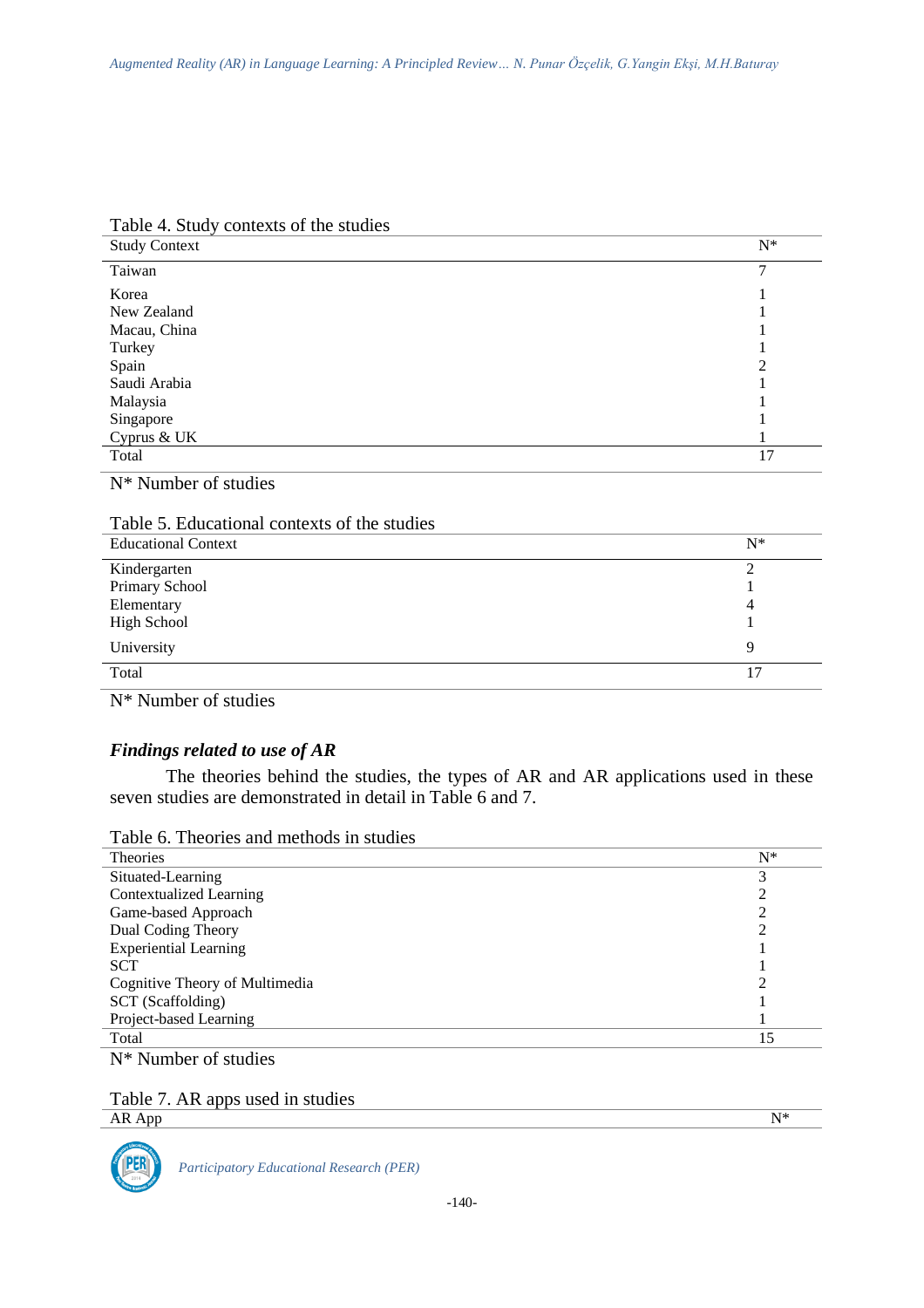| <b>ARVEL</b>                    |    |
|---------------------------------|----|
| Interactive LBA Mobile App      |    |
| AR-Travelling around the USA    |    |
| <b>AR</b> Application           |    |
| <b>ARCAUW</b>                   |    |
| AR Game                         | 4  |
| AR-VSB                          |    |
| <b>MAVR</b>                     |    |
| AR Tourist App                  |    |
| <b>AR-based Animation Guide</b> |    |
| AR Flashcards                   |    |
| AR Storybook (Storybooks Alive) |    |
| Total                           | 17 |
|                                 |    |

N\* Number of studies

As it is clearly seen, most of them were based on the situated-learning theory since it aligns with AR features well (Chen, 2020; Hsu, 2017; Wu, 2019). According to the researchers of these three studies, meaningful learning occurs in actual environments of learners, so the use of AR enables learners to perform and learn the language in a real environment and situation. Lee and Park (2020) claim that learning is associated with the physical and social contexts, and learning occurs when they are combined. They report that with the help of AR, language learners can engage and interact both with their physical and social environments. In the case of Cognitive Theory of Multimedia, Chen et al. (2020) mention that the use of videos, namely multimedia, is related to Cognitive Theory of Multimedia, since the use of AR appeals to language learners different learning modalities in their brains, by enhancing their learning. Yeh and Tseng (2020) adopt project-based learning for their study in order to enhance language learners' multimodal literacy and communication by making them develop their own AR artefacts by means of collaboration. The core issue of their theoretical framework is the use of collaboration with the help of project-based learning. Some studies do not directly refer to an approach or theory behind the study; however, they report the relations among AR, contexts, and situations by supporting each other.

In terms of the type of AR, while four of them used location-based AR applications, thirteen of them used vision-based AR applications. Among these two types of applications, created and used applications in the studies are as follows; AR flashcards, self-directed and taskbased AR game (Hsu, 2017), Pokémon Go (Wu, 2019), specifically designed four AR games (Taskiran, 2019), Interactive location-based AR application (Lee & Park, 2020), ARVEL (Augmented reality video-enhanced learning) (Chen, 2020), location-based AR tourist application (Yeh & Tseng, 2020), theme-based contextualized AR application (Chen et al. 2020), and ARCAUW (augmented-reality ubiquitous writing application) (Lin, Liu & Chen, 2020). In conclusion, the analysis of studies' use of AR demonstrated that mostly they grounded on situated-learning theories mostly adapting vision-based AR games and applications including specifically designed different kinds of them.

# *Findings related to use of AR*

In this section, seventeen research studies will be chronologically reviewed one by one based on their whole design and results. Hsu (2017) carried out an experimental study with 38 third graders in Taiwan, investigating the effect of two different AR game systems on English

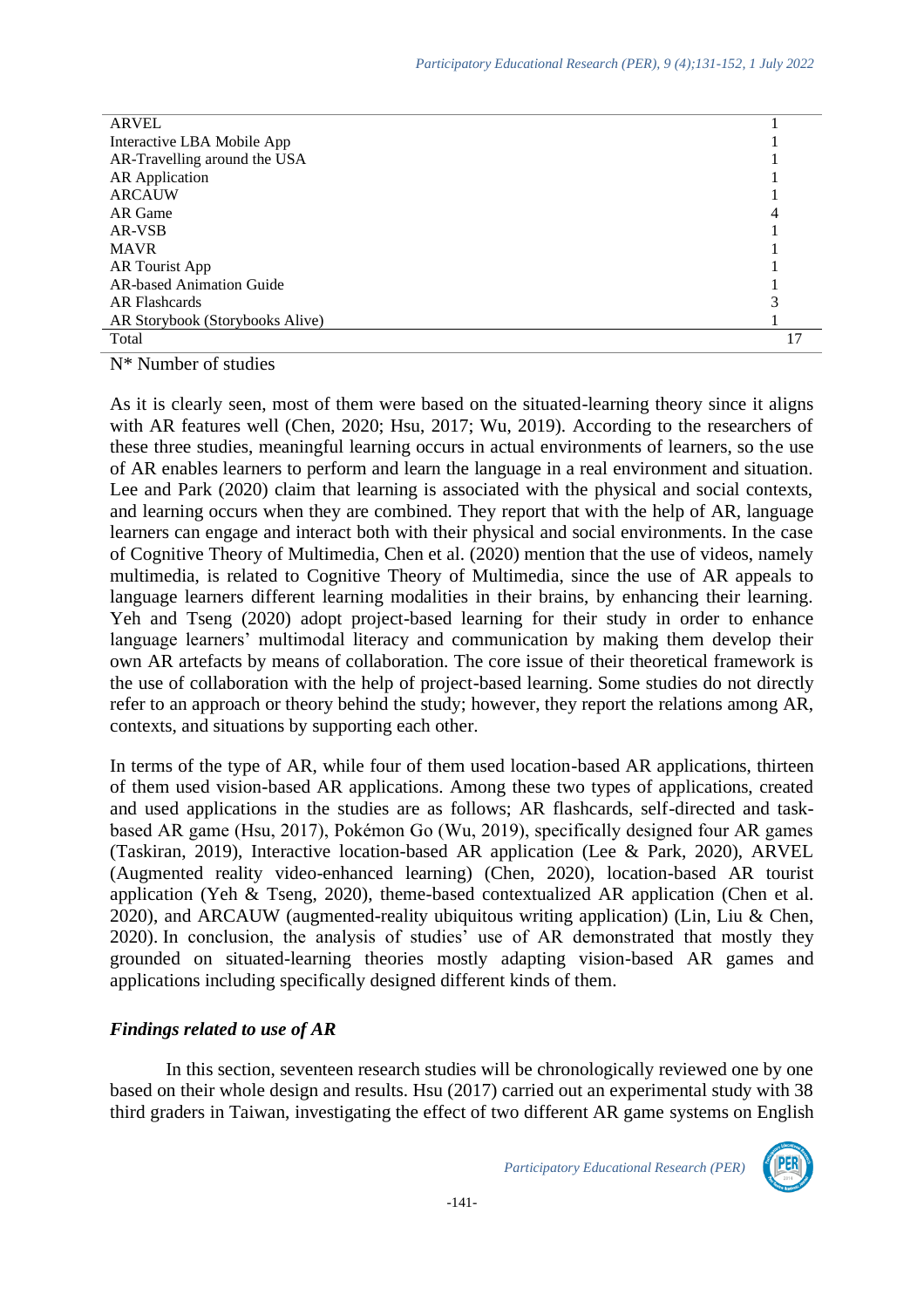language learners' flow state, cognitive load, foreign language learning anxiety, and learning effectiveness in terms of two, namely serial and global, learning styles. In the experimental design, a group engaged with a task-based AR game, and the other group engaged with a selfdirected AR game. The result of this study demonstrated that both AR game systems enhanced learners' learning, while the self-directed system exceeded in terms of flow state. In terms of learning styles, both AR systems showed no significant difference in the case of cognitive load and foreign language learning anxiety. The results with regard to learning styles were not included in this review.

Yang and Mei (2018) administered a case study with seven university students in New Zealand to find out the Japanese language learners' perceptions and experiences of the use of an AR-based animation guide which was designed to teach Japanese orthography. The data were collected by means of semi-structured interviews and observations and analysed by thematic analysis. The results revealed all the learners adapted a positive attitude towards AR application to learn Japanese orthography as they claimed it was helpful for them to learn how to write Japanese characters, and they reported their wish for inclusion of more AR content for their learning process. Even if some learners experienced a few practical problems related to the application or technological constraints, the study showed positive results on the benefit of AR.

A quasi-experimental study by Chen and Chan (2019) aimed to examine the effects of AR flashcards by comparing them with traditional flashcards on kindergarten learners' English vocabulary learning. The study was carried out with 98 children at an early age (5-6 yearsold), and data were collected with pre and post-tests and interviews with teachers on their views and perceptions of AR technology adaptation in kindergarten. There was a treatment process in the study which was lasted four weeks; the experimental group was exposed to AR flashcards about animal-related vocabulary while control group was exposed to traditional word-image flashcard about animal-related vocabulary. The results of the study showed no significant difference between AR and traditional flashcard use in kindergarten setting to teach animal-related vocabulary, as with both ways learners increased their vocabulary knowledge. On the other hand, teachers reported that the students enjoyed AR process and keeping the cognitive load in mind, more detailed lesson plans can be applied to teach English in kindergarten.

Redondo et al (2019) carried out an experimental study to see whether AR is useful to increase early language learners' motivation and to see the effects of it on learners' socioaffective relationships. The study was conducted with 102 kindergarten children in Spain. Following a quasi-experimental study, control group was administered the traditional way of teaching, while experimental group was exposed to AR-based tasks developed by AURASMA or QUIVER. The study applied a pre-test to check the motivation, enjoyment and socio-affective relationships of early language learners, and after the intervention, a posttest to check again the motivation, enjoyment, socio-affective relationships in addition to learning achievement. To see the learning achievement, a specific instrument which was based on the bits of intelligence was used. The results were in line with other studies showing the positive effects of AR on motivation, enjoyment, and learning. Besides, AR group established better positive relationships with their peers. So, the study confirmed AR is not only effective to teach language skills, but also to enhance socio-affective skills.

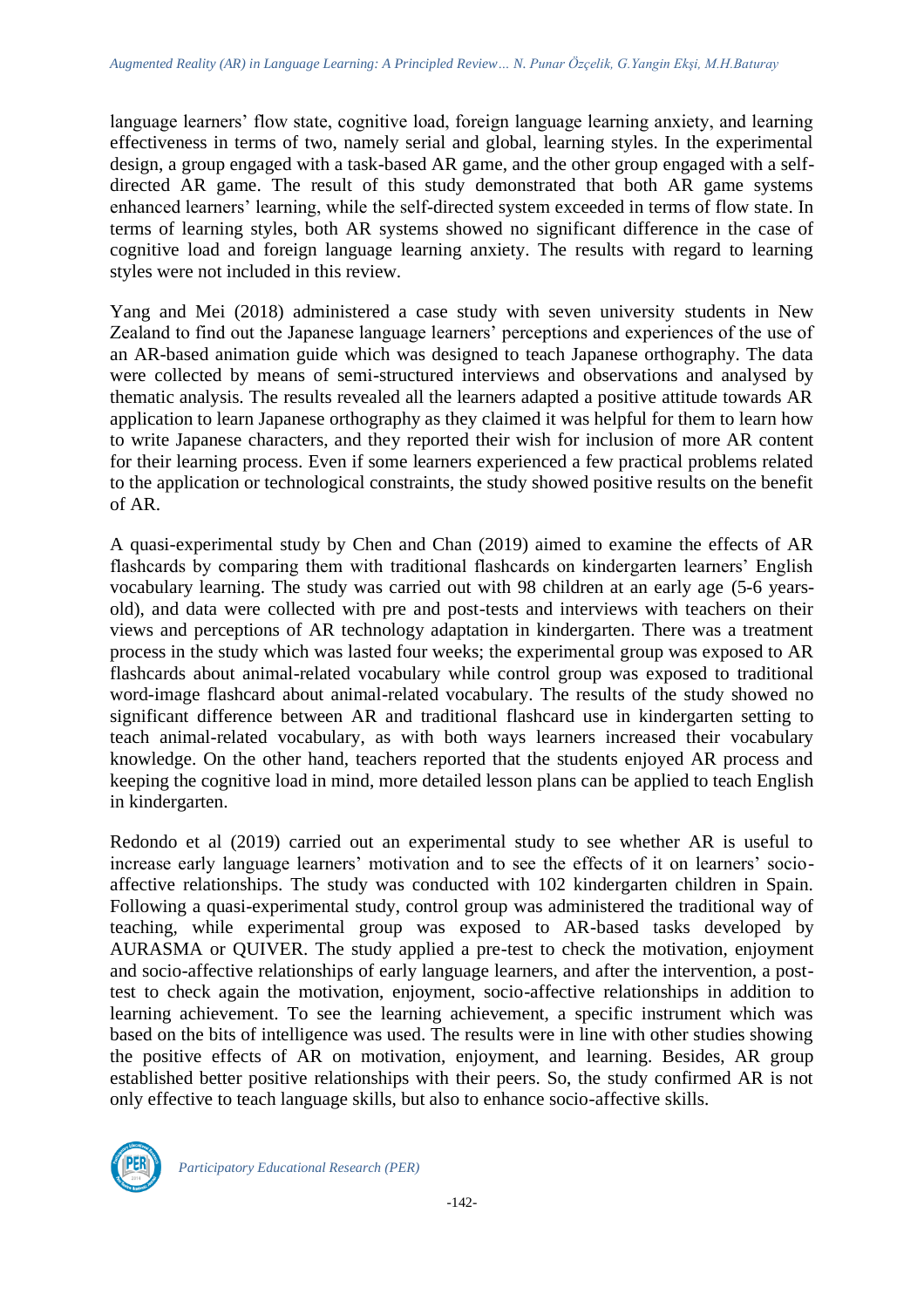Taskiran (2019) administered a quantitative study including a descriptive survey model in order to find out EFL learners' experiences of motivation, interest, and enjoyment by means of AR-enhanced learning materials with a game-based approach. In total, 83 EFL learners studying in a state university in Turkey participated in the study and for the study, four AR games were designed with the help of AURASMA, which is a common platform in the field of AR material design, and data were collected with Intrinsic Motivation Inventory (IMI), which was used to find out learners' motivation, interest, enjoyment, effort, and some aspects (i.e. value, usefulness, etc) of applications. The results of the study demonstrated that all the learners had positive attitudes towards AR-enhanced game-based learning showing great enjoyment, interest, and motivation. Students believed that AR-based learning materials were beneficial for them to learn English better and enhanced their collaboration skills. This study also confirmed the positive aspects of AR-enhanced materials to teach English and other skills.

Another experimental research was carried out by Wu (2019) with 61 students in Taiwan to examine the effects of Pokémon Go on English language learners' achievement, attitudes, and satisfaction. On the grounds of the analysis of questionnaires, interview results, and pre-post test results, the experimental group, which was exposed to the use of AR mode of Pokémon Go, showed more positive results with regards to achievement, attitude, and satisfaction. The study reported three significant points for language learning; the combination of AR games and technological tools would enable learners to be more interested in learning, Pokémon Go game would enable learners to boost their vocabulary learning, and as the study focused on the achievement of single word usage such as prefix, suffix, root, etc., AR game would enhance learners' use of single word utterances in language learning.

Chen (2020) performed an experimental study with 97 sixth graders in Taiwan, investigating the effect of AR videos from the point of scaffolding on language learners' achievement, motivation, and satisfaction. The application and the method employed in this study was the use of AR video-enhanced learning (ARVEL), it means, the students used AR videoenhanced materials in order to learn vocabulary related to insects. The results revealed that ARVEL method was successful with regards to students' achievement, intrinsic motivation, and higher satisfaction levels. This study showed the importance of combination of AR technology with other multimedia elements, such as videos and immediate cues.

Chen et al., (2020) run a factorial study with 204 ninth graders studying in Taiwan to examine the effects of captions and English proficiency on English language learners' achievement, motivation and attitudes in an AR environment. Due to the nature of the study, it had various variables to be identified, so a factorial research design was carried out by the researchers. Based on the Cognitive Theory of Multimedia, they designed two AR video-enhanced (captioned and uncaptioned) contextualized system for learners. The results in terms of AR showed students' positive motivation for AR-enhanced learning. The study did not directly examine the effect of AR, it just employed an AR environment to compare the other variables. Nevertheless, the study reported the significance of innovative technologies to enhance learners' meaningful learning and motivation, and to adapt positive attitudes towards learning.

An experimental study focusing on the vocabulary retention of students was carried out by Costuchen, Darling, and Uytman (2020) with 62 students in English language teacher training

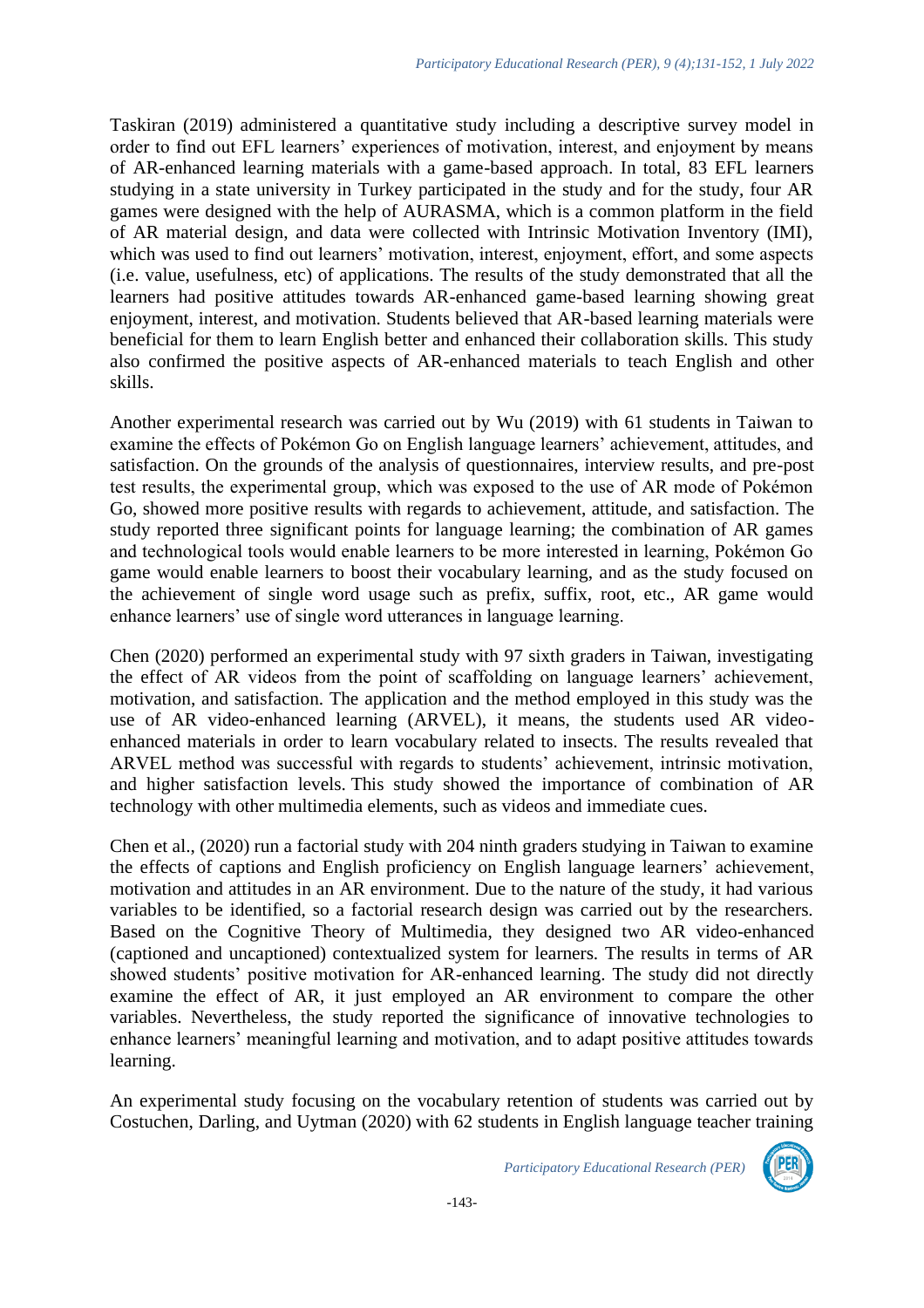department in Valencia, Spain. The study adopted a novel approach, which was the combination of AR and visuospatial bootstrapping with the use of Quizlet, and data were collected with a diagnostic vocabulary test and a post-test. In the study, control group was exposed to Quizlet digital cards to learn new idioms, while experimental group was exposed to papers with QR codes including augmented pictures related to idioms and words. Since the study focused on the retention, the post-tests were administered 15 minutes and one week later. The importance of this study was that it compared two technological materials at the same time, and the results showed that experimental group outperformed on the retention level, so it confirmed the benefits of AR-based instruction in order to enhance retention of learners.

To examine how language learners use physical contexts in an AR application and how AR technology facilitates language learning, Lee and Park (2020) run a project with 40 college students in Korea. As a consequence of the analysis of students' outcomes (scenes), it was found that students utilized their physical contexts into their AR app in three different ways as real, fictional, and blended reality places. Using these kinds of contexts enabled them to interact and engage with their environments and authentic language use by making meaningful learning. The results of students' reflection papers revealed that the students enjoyed and felt motivated during engaging with AR, and they found this technology as a meaningful learning experience. In the study, learners developed their own AR applications and studied on them, the results confirmed their positive perceptions regarding context-based AR for their meaningful language learning. The significance of this study was that it enabled learners to have a role of designer, which demonstrated the importance of active learning.

Lin, Liu, and Chen (2020) conducted a pilot project with 34 university students in Taiwan to examine the effects of AR-enhanced writing applications on students' writing achievement. They designed an AR-enhanced context-aware ubiquitous writing application (ARCAUW) in order to enhance language learners' retention, motivation, and self-regulated cognition for writing development. It was an experimental study, so one group was exposed to the use of ARCAUW for writing, and the control group was exposed to the traditional, in-class writing mode. The comparison between students' writing performances and perceptions on ARCAUW was completed. The results demonstrated that both groups showed positive improvements in terms of writing performance; while the ARCAUW group outperformed in terms of retention, motivation, and self-regulation in writing. In the study, it was reported that the adoption of innovative applications such as ARCAUW in academic writing courses would lead learners to have better writing outcomes, as it supported self-regulated writing competence.

Another experimental study was done by Tsai (2020) by concentrating on the vocabulary learning and instructional materials motivation of elementary school learners. In the study, 42 fifth graders from Central Taiwan were participated and they were separated into two as control and experimental group. While experimental group was exposed to AR models including 3D pictures of target words, control group was only exposed to English and Chinese translation of target words. Before and after the treatment, all learners were tested with "Instructional Materials Motivation Survey" and "English Vocabulary Competence Test", and at the end they were interviewed on their opinions of comparison of AR-enhanced and traditional teaching method. In conclusion, AR group outperformed about vocabulary learning, so they reported AR teaching was more beneficial for them to learn English words

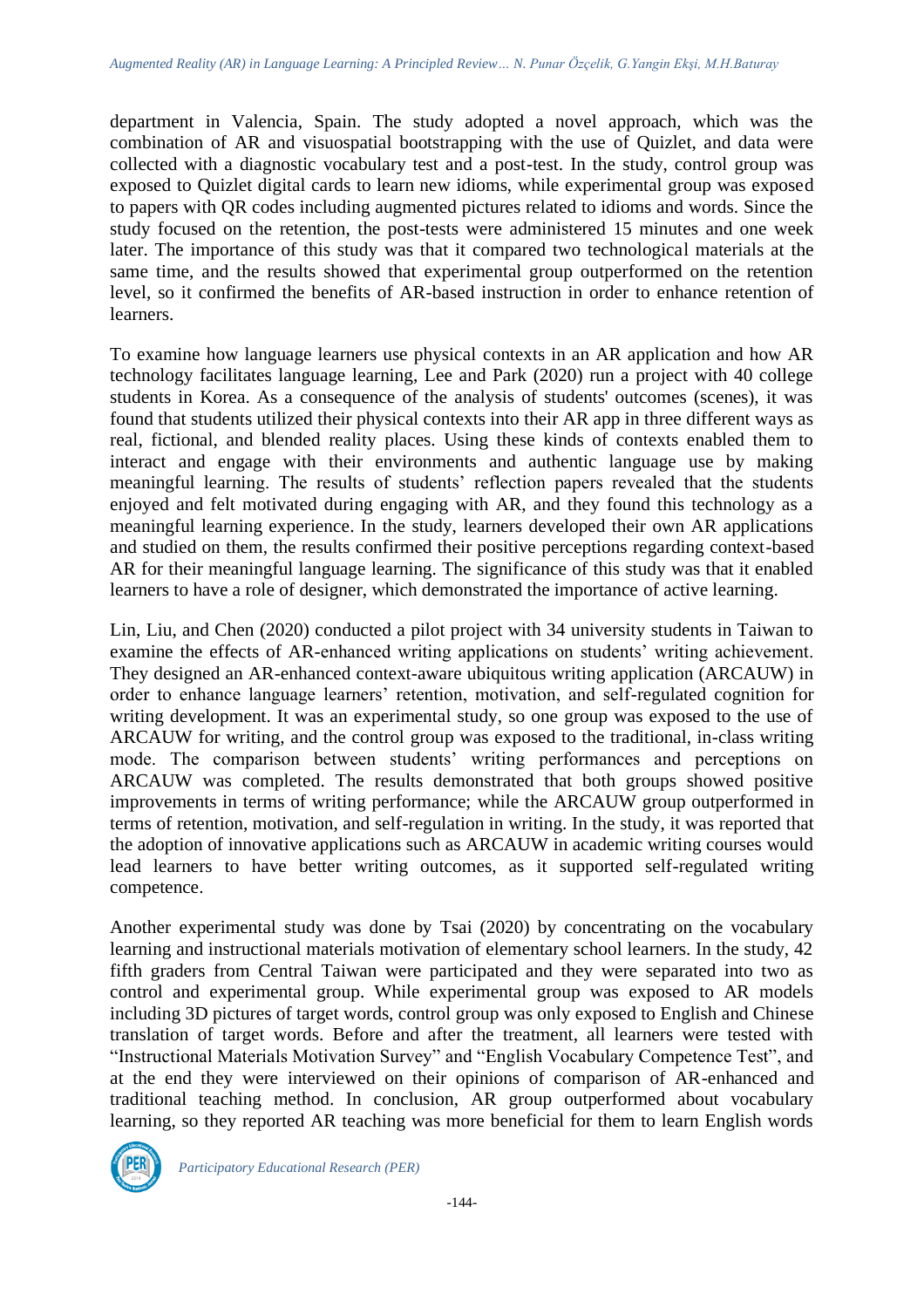than traditional teaching. On the other hand, in terms of instructional materials motivation, AR group again showed better improvement than the control group. The results of the study also confirmed the positive aspects of AR integration into vocabulary teaching.

Another study analysed was conducted by Yeh and Tseng (2020) with 52 English language learners at a university in Taiwan. The aim of their study was to enhance language learners' multimodal literacy for communication with the help of an AR-enhanced environment. They used an AR tourist application as an AR material to implement project-based learning. In the project, the students used visual or auditory modes to communicate with each other; in the way of students' using these different modes (visual or auditory) in a location-based AR application so as to introduce tourist spots was examined. The use of two modes was interpreted with the help of students' reflection essays. The results demonstrated that visual mode users in their AR app aimed to get others' attention on the important aspects, and they provided more concrete ideas and information by making them more engaged. On the other hand, auditory mode users aimed to awaken others' feelings and enhance alluring experiences. The most significant result of this study was that using different modes in location-based AR applications enabled learners to improve their multimodal literacy.

Another study was carried out by Wen (2020) to explore the effects of AR-enhanced game, which was developed to enhance Chinese character learning, on young Chinese learners' cognitive engagement. The study was administered a mixed research design, including an intervention process, focus group discussions with students, interviews with teachers, and observation notes during the process. The cognitive engagement of the learners in study was evaluated within the Framework of Interactive, Constructive, Active and Passive (ICAP). The participants of the study were 53 second graders, and two Chinese language teachers in Singapore. The study was a part of a project called ARC&S (Augmented Reality Enhanced Creating and Sharing), and based on this project, professionals developed AR games, and the experimental group in the study was exposed to these games during the process, while the control group was exposed to videos and teachers' explanations. Within the framework of ARC&S, the experimental group created their own products via some AR platforms, while control group created basic cards with pages, and at the end they shared their own products with their peers. During the process, the groups were video recorded. The results of the study showed that during the design process, both groups showed an increased engagement with the learning process, showing no significant difference between groups. However, in terms of sharing process, the learners were more interested in checking AR products which were created by their peers. The study confirmed the benefit of AR enhanced material creation on the learners' engagement and attention, as it enabled learners to actively participate their own learning processes.

A recent study was carried out by Binhomran and Altalhab (2021) to find out the effects of AR on motivation and vocabulary retention of young EFL learners in Saudi Arabia. Having a control and experimental group, in total there were 73 sixth grade students aged between 11- 12 in the study. Before the treatment, all learners were administered a vocabulary pre-test, and then control group was exposed to traditional way of vocabulary teaching while experimental group was exposed to AR storybook series with target words for four weeks. At the end of the treatment, all the learners were administered a vocabulary post-test and three weeks later a delayed-post-test to check the retention. Between the post and delayed post-test, learners were interviewed to explore their attitudes towards both traditional and AR enhanced ways of

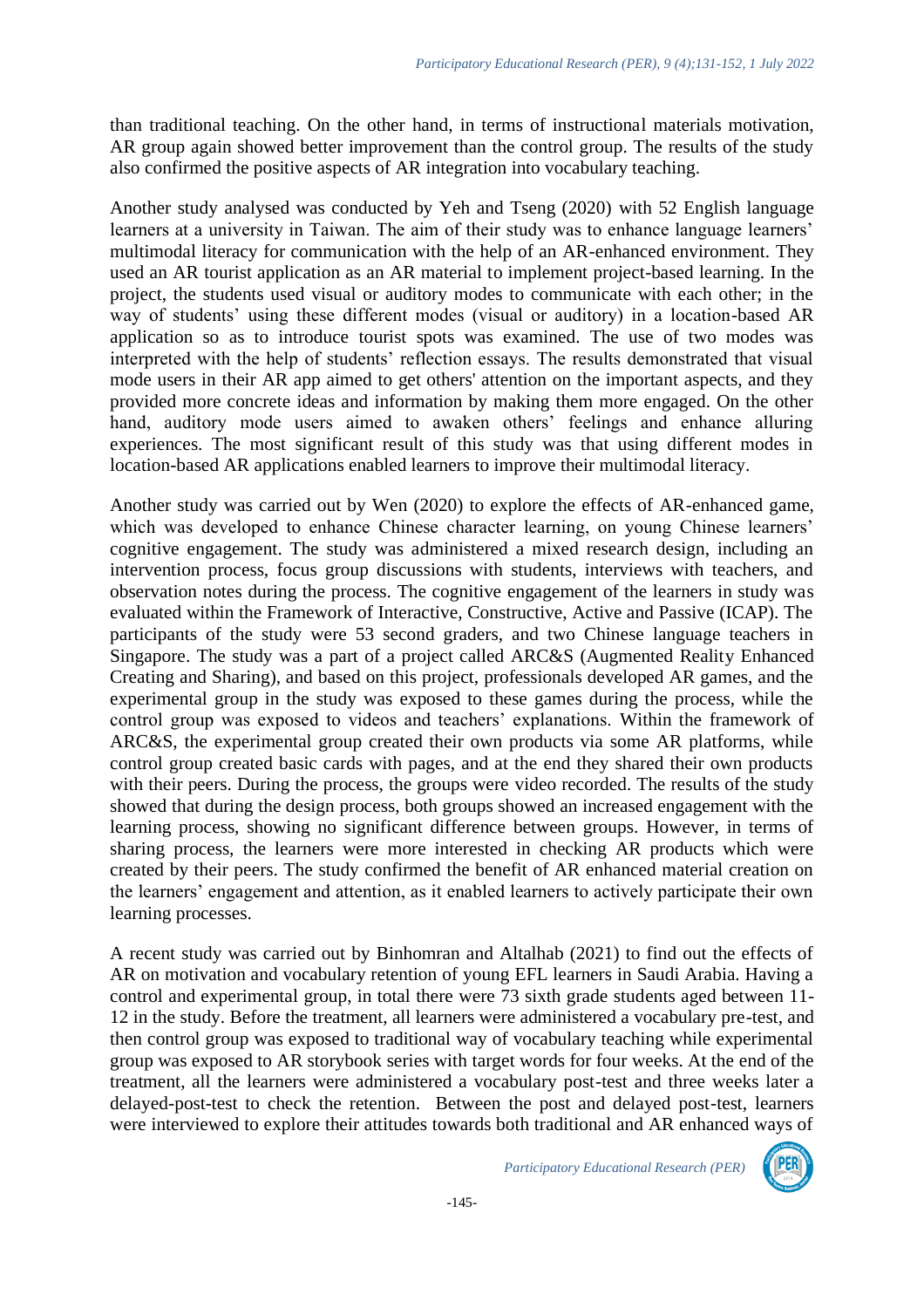teaching. The results of this study showed no significant difference between the groups in terms of vocabulary learning and retention, as it might be because of some negative aspects of AR technology such as lack of technological knowledge, as reported by the learners. On the other hand, in terms of motivation, AR group reported more motivation during the treatment, which is a common result of AR studies. An important implication from the study is that ARenhanced materials should be designed by considering individual differences, and learners should be trained in order to use these kinds of novel technologies better.

Another recent and a novel study was carried out by Hadjistassou (2021) by adopting designbased research to investigate the role of AR on intercultural exchanges of the students majoring in Teaching Chinese as a Second Language in the UK, and first-year college students majoring in a teaching department in Cyprus. In order to examine the intercultural exchanges, some professional designed a learning management platform, called ReDesign, and they integrated some AR-enhanced activities in this platform. Participants used this AR simulated platform, and they had a chance to behave like a teacher and manage the classroom environment. During the project, participants gave written responses and reflections, and the analysis of these reflections showed beneficial results in favor of AR-mediated simulations and activities. The results confirmed that AR enabled learners to experience experiential learning which might be fruitful for their teaching practices.

The last study analysed for this review, which was an experimental and a recent study was conducted by Jalaluddin, Darmi and Ismail (2021) to identify the effects of Mobile Augmented Visual Reality (MAVR) on low achiever learners' English vocabulary learning. The participants of this study were 45 primary school students in Malaysia. For the present study, researchers developed a program (MAVR) which included AR games for mobile devices to teach English vocabulary. The program combined the use of AR and visual reality, and the experiment lasted 6 months. Participants were administered British Picture Vocabulary Scale to check learners' vocabulary knowledge before, during, and after the treatment. As in line with other studies, this study also confirmed the benefits of AR on learners' attention, engagement, and learning process. The study reported that not only the students' vocabulary learning increased, but also their involvement boosted during the activities. As implication, the study claimed the combination of AR and visual reality was child and teacher-friendly and beneficial for teaching effectively.

Table 5 demonstrates the summary of the reviewed articles in detail.

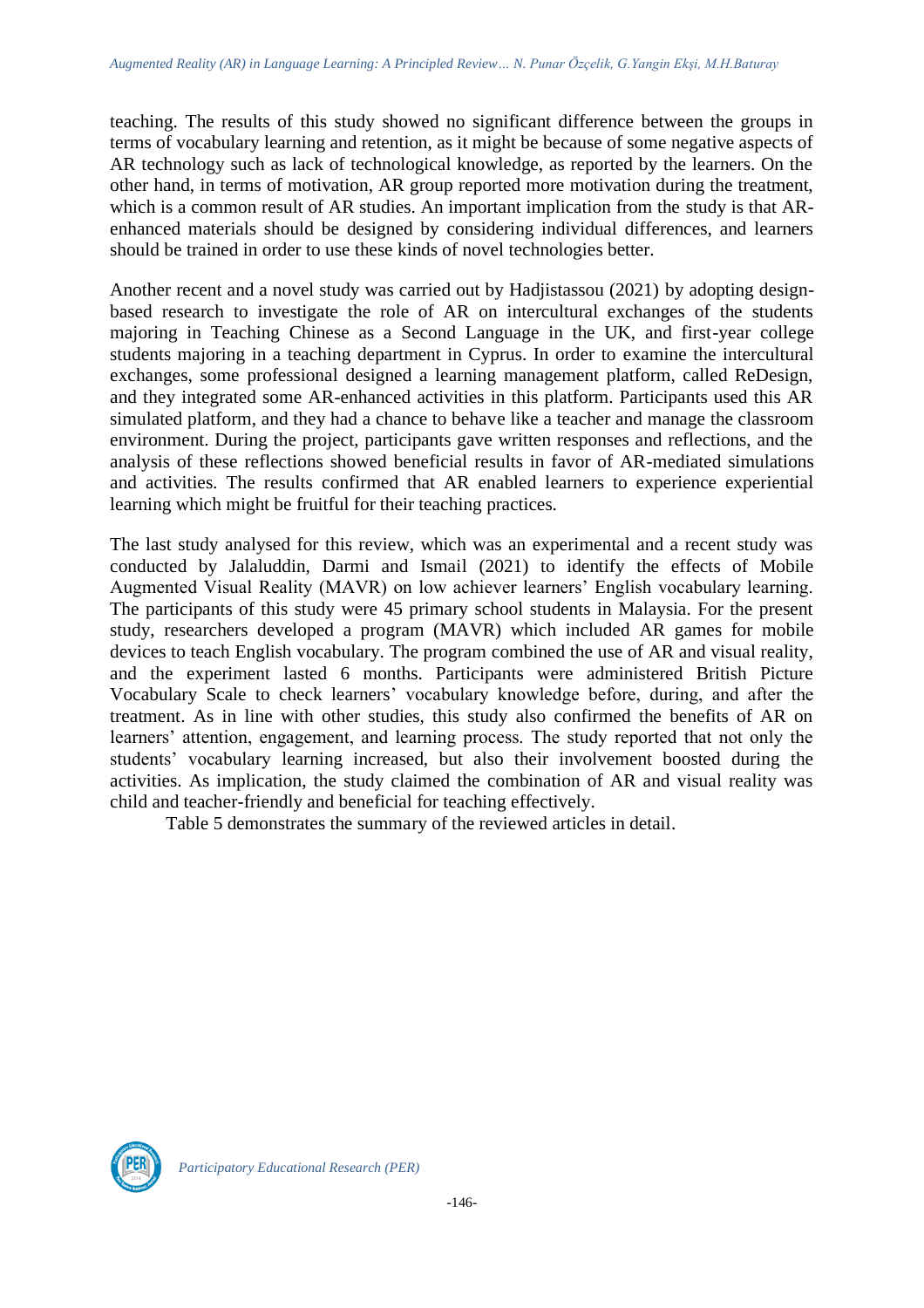Table 5. Reviewed articles in detail

| <b>Authors</b>                                                                      | <b>Title of the Article</b>                                                                                                                                                 | <b>Research Focus</b>                                                                                                                                                     | <b>Research Design</b>  | <b>Data Collection Tools</b>                                                                                                                                            | <b>Participants</b>                                 | <b>Results</b>                                                                                                                                               |
|-------------------------------------------------------------------------------------|-----------------------------------------------------------------------------------------------------------------------------------------------------------------------------|---------------------------------------------------------------------------------------------------------------------------------------------------------------------------|-------------------------|-------------------------------------------------------------------------------------------------------------------------------------------------------------------------|-----------------------------------------------------|--------------------------------------------------------------------------------------------------------------------------------------------------------------|
| Hsu, (2017)                                                                         | "Learning English with Augmented<br>Reality: Do learning styles matter?"                                                                                                    | Flow state, cognitive load, foreign language<br>anxiety, learning effectiveness of learners with<br>different learning styles in the case of different<br>AR environments | Experimental            | Pre-test/Post-test<br>The questionnaire of $(1)$<br>learning style, (2) flow<br>(3)<br>foreign<br>state,<br>learning<br>language<br>anxiety, $(4)$<br>cognitive<br>load | 38<br>third<br>graders                              | AR game systems enhanced learners'<br>learning, while the self-directed system<br>exceeded in terms of flow state.                                           |
| Yang & Mei<br>(2018)                                                                | "Understanding leaners"<br>use of<br>augmented reality in language<br>learning: insights from a case<br>study"                                                              | Learners' perception and experiences of using<br>AR                                                                                                                       | Case Study              | Semi-structured<br>interview<br>Direct observation                                                                                                                      | $7^{\circ}$<br>third-year<br>university<br>students | All the learners adapted a positive<br>attitude towards AR-enhanced learning<br>Japanese orthography besides few<br>technical and technological constraints. |
| Chen & Chan<br>(2019)                                                               | "Using augmented reality flashcards"<br>to learn vocabulary in early<br>childhood"                                                                                          | The effects of AR flashcards on English<br>vocabulary learning                                                                                                            | Experimental            | Pre-test/Post-test<br>Interview with teachers                                                                                                                           | 98<br>kindergarten<br>students                      | No significant difference between AR-<br>enhanced vocabulary teaching and<br>traditional teaching was found, while<br>AR group enjoyed the process more.     |
| Redondo,<br>Cozar-<br>Gutierrez,<br>Gonzales-<br>&<br>Calero.<br><b>Ruiz (2019)</b> | "Integration of augmented reality in<br>the teaching of English as a foreign<br>language in early childhood<br>education"                                                   | Motivation and enjoyment, skill acquisition                                                                                                                               | Experimental            | Pre-test/Post-test<br>Specific<br>Instrument<br>based on the Bits of<br>Intelligence                                                                                    | 102<br>kindergarten<br>students                     | AR-based tasks enhanced learners'<br>motivation, enjoyment, and learning,<br>and helped learners establish better<br>positive socio-affective relationships. |
| <b>Taskiran</b><br>(2019)                                                           | "The effect of augmented reality"<br>games on English as foreign<br>language motivation"                                                                                    | Learners' motivation, interest, and enjoyment.<br>The value and usefulness of AR games                                                                                    | Quantitative            | IMI<br>(Intrinsic)<br>Motivation Inventory)                                                                                                                             | 83 university<br>students                           | AR-enhanced<br>game-based<br>learning<br>increased EFL learners'<br>enjoyment,<br>interest, and motivation<br>and their<br>collaborative skills.             |
| Wu, (2019)                                                                          | "The applications and effects of<br>learning English through augmented<br>reality: a case study of Pokemon<br>$Go$ "                                                        | Learners'<br>attitude,<br>satisfaction,<br>and<br>achievements.                                                                                                           | Experimental            | Pre-test/Post-test<br>Attitude & Satisfaction<br><b>Ouestionnaires</b><br>Semi-structured<br>interview                                                                  | 61 university<br>students                           | Pokemon Go had positive effects on<br>learners' learning achievement, attitude<br>and satisfaction.                                                          |
| Chen, (2020)                                                                        | "AR videos as scaffolding to foster<br>students' learning achievements and<br>motivation in EFL learning"                                                                   | achievements,<br>motivation,<br>Learning<br>satisfaction of learners in an AR-enhanced<br>video environment                                                               | Experimental            | Pre-test/Post-test<br>Ouestionnaire<br>of<br>learning motivation<br>Ouestionnaire<br>of<br>satisfaction                                                                 | 97<br>sixth<br>graders                              | The ARVEL method was successful<br>with reagard to students' learning<br>achievements, intrinsic motivation and<br>higher satisfaction levels.               |
| Chen,<br>Zou,<br>Wang,<br>Lin, Xie, Tsai<br>(2020)                                  | "Effects of captions and English<br>proficiency<br>learning<br>on<br>effectiveness.<br>motivation<br>and<br>in<br>attitude<br>augmented-reality-<br>theme-based<br>enhanced | The effects of captions and English proficiency<br>on language learners' learning effectiveness,<br>motivation, and attitude.                                             | <b>Factorial Design</b> | Achievement<br>Learning<br>Test<br>Motivation<br>Questionnaire<br><b>Attitude Questionnaire</b>                                                                         | 204<br>ninth<br>graders                             | Students had positive motivation for<br>AR-enhanced learning.                                                                                                |

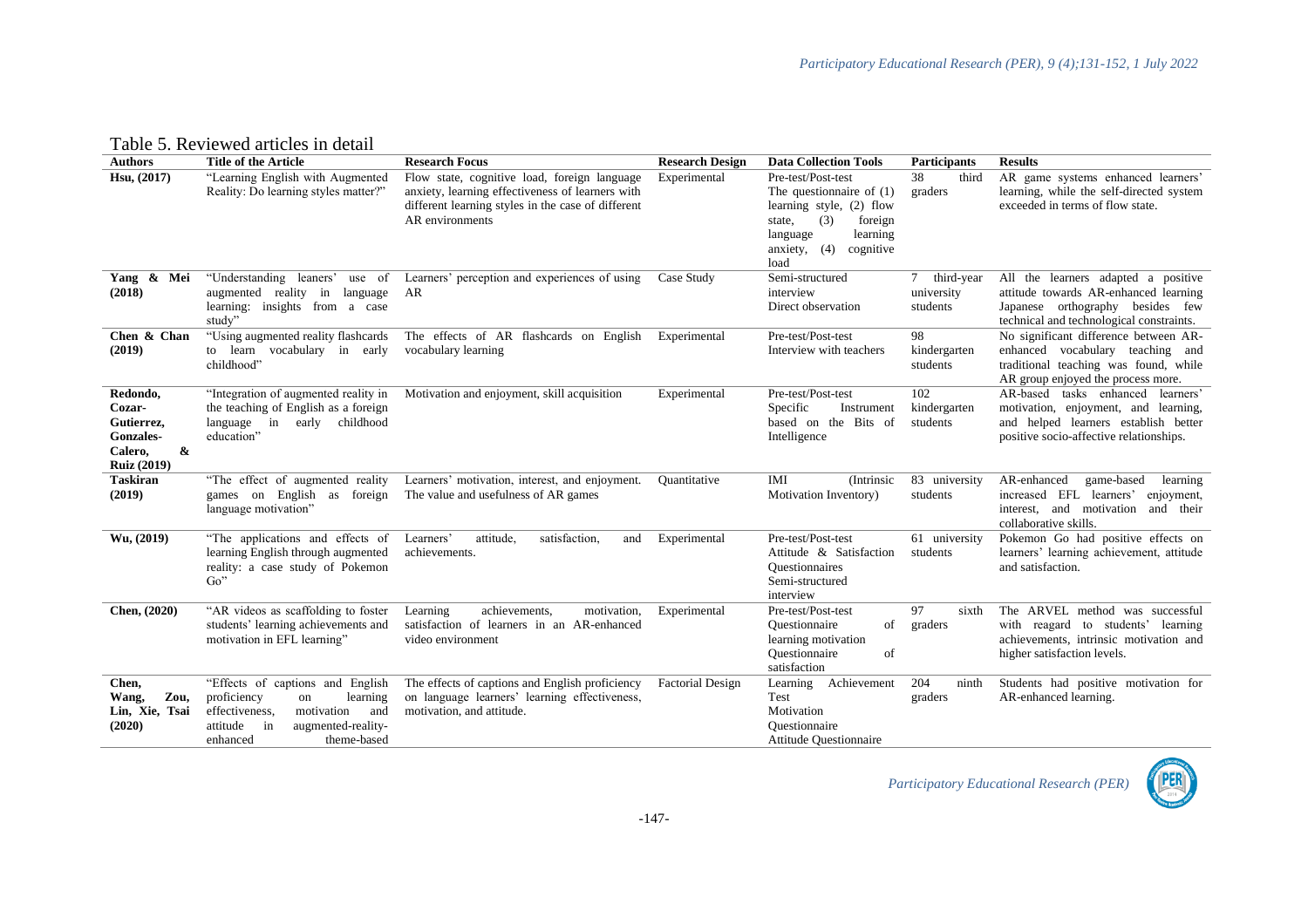|                                                           | contextualized EFL learning"                                                                                                                                           |                                                                                                                  |              |                                                                                                         |                           |                                                                                                                                                                                                                                                                   |
|-----------------------------------------------------------|------------------------------------------------------------------------------------------------------------------------------------------------------------------------|------------------------------------------------------------------------------------------------------------------|--------------|---------------------------------------------------------------------------------------------------------|---------------------------|-------------------------------------------------------------------------------------------------------------------------------------------------------------------------------------------------------------------------------------------------------------------|
| Costuchen,<br><b>Darling</b><br>&<br><b>Uvtman (2020)</b> | "Augmented<br>reality<br>and<br>visuospatial<br>bootstrapping<br>for<br>second language vocabulary recall"                                                             | Vocabulary retention                                                                                             | Experimental | Pre-test/Post-test                                                                                      | 62 university<br>students | materials<br>AR-enhanced<br>increased<br>learners' vocabulary retention.                                                                                                                                                                                          |
| Lee, S.M. &<br>Park,<br>М.<br>(2020)                      | "Reconceptualization of the context<br>in language learning with a<br>location-based AR app"                                                                           | The effects of learners' scenes of AR as<br>context on language learning.                                        | Experimental | Pre-test/Post-test<br>Open-ended questions of<br>survey<br>Reflection papers                            | 40 university<br>students | Students enjoyed and felt motivated<br>during engaging<br>with AR. This<br>technology helped them experience<br>meaningful learning.                                                                                                                              |
| Lin, Liu, $\&$<br>Chen, (2020)                            | "The effects of an augmented-<br>ubiquitous<br>writing<br>reality<br>application: a comparative pilot<br>project for enhancing EFL writing"                            | effects<br>of AR-enhanced<br>writing<br>The<br>application on English language learners'<br>wiritng instruction. | Experimental | Pre-test/Post-test<br>Semi-structured<br>interviews                                                     | 34 university<br>students | The use of AR had positive effects on<br>learners' writing performance; the<br>experimental group outperformed in<br>terms of retention, motivation and self-<br>regulation in writing.                                                                           |
| Tsai (2020)                                               | "The effects of augmented reality to<br>motivation and performance in EFL<br>vocabulary learning"                                                                      | Vocabulary<br>learning<br>performance<br>and<br>instructional materials motivation of learners                   | Experimental | Pre-test/Post-test<br>Instructional<br>Materials<br><b>Motivation Survey</b><br>Structured<br>Interview | 42<br>fifth<br>graders    | models increased vocabulary<br>AR<br>learning of learners and enhanced their<br>instructional materials motivation.                                                                                                                                               |
| Yeh & Tseng,<br>(2020)                                    | "Enhancing multimodal"<br>literacy<br>using augmented reality"                                                                                                         | Multimodal<br>literacy<br>of<br>learners<br>to<br>communicate with other by using AR                             | Experimental | Pre-post administrations<br>of multimodal literacy<br>survey<br>Reflection essays                       | 52 University<br>students | Using different modes in location-based<br>AR applications enabled learners to<br>improve their multimodal literacy.                                                                                                                                              |
| Wen (2020)                                                | reality<br>enhanced<br>"Augmented"<br>cognitive engagement: Designing<br>classroom-based<br>collaborative<br>learning activities<br>for<br>young<br>language learners" | Cognitive engagement of learners                                                                                 | Mixed        | Focus group discussion<br>Teacher interviews<br>Observation                                             | 53<br>second<br>graders   | AR-based tasks enhanced<br>learners'<br>active participation in the learning<br>process and made them more interested<br>in examining self-produced AR<br>materials by their peers.                                                                               |
| Binhomran &<br><b>Altalhab</b><br>(2021)                  | "The impact of implementing<br>augmented reality to enhance the<br>vocabulary of young EFL learners"                                                                   | Usefulness of AR technology in vocabulary<br>learning                                                            | Experimental | Pre-test/Post-test<br>Interview                                                                         | 73<br>sixth<br>graders    | Due to some negative aspects such as<br>lack of technological knowledge, no<br>significant difference was observed<br>between AR-enhanced and traditional<br>way of vocabulary teaching; however,<br>AR-enhanced way of teaching made<br>learners more motivated. |
| Hadjistassou<br>(2021)                                    | "(Re)Designing augmented reality<br>applications<br>facilitate<br>to<br>intercultural telecollaboration"                                                               | The role of AR on intercultural exchanges of<br>language learners                                                | Design-based | Written responses and<br>reflections                                                                    | 15<br>college<br>students | AR-enhanced simulation tasks were<br>beneficial for teacher candidates'<br>teaching practices as they led them to<br>experiential learning.                                                                                                                       |
| Jalaluddin,<br>Dormi,<br>&<br>Ismail $(2021)$             | "Application of mobile augmented<br>reality<br>$(MAVR)$ for<br>visual<br>vocabulary learning in the ESL<br>classroom"                                                  | The effect of MAVR on vocabulary learning                                                                        | Experimental | <b>British</b><br>Picture<br>Vocabulary Scale                                                           | 45 university<br>students | The combination of augmented and<br>visual reality enhanced both learners'<br>vocabulary<br>learning<br>and<br>their<br>involvement in the learning process.                                                                                                      |

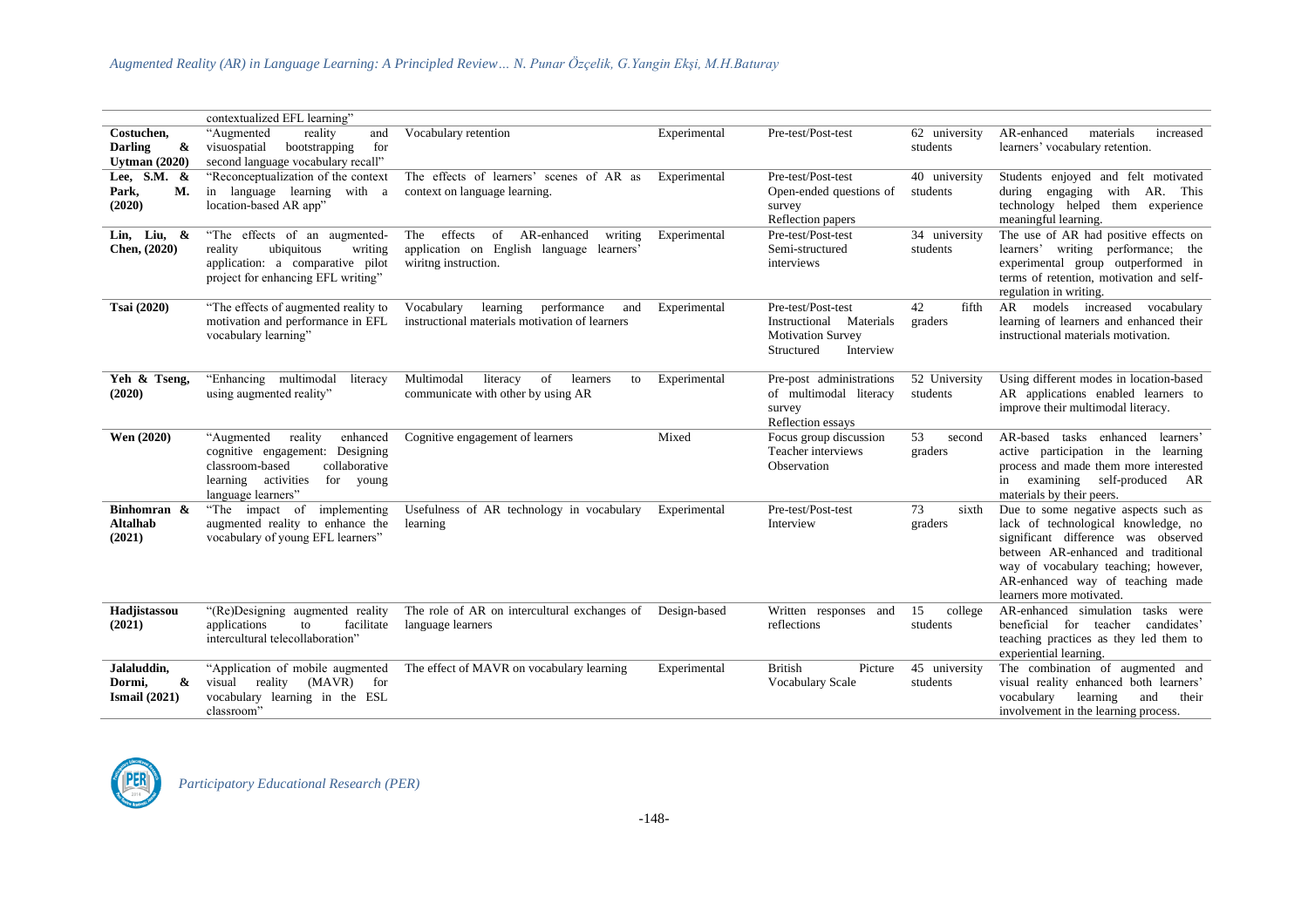#### **Conclusion**

On the basis of this principled review, it was dawned on that there was a serious lack of research studies on the topic of the use of AR in language education which were published in the distinguished, reputable academic journals in the field of foreign and second language education and technology within last five years, as it is a highly new research area in this field. As distinguished academic journals are important sources in order to reach reliable data in each field, having a lack of published studies on the related topics unfolds the gap in the field. Between the years 2017 and 2021, only seventeen empirical research studies were published in the selected privileged journals which are relevant to language education and technology. Additionally, it was seen that the context of the published studies was mainly on Taiwan context, which is a real gap in the literature, that it has the lack of generalizability of the results. Based on these limited published studies, it might be concluded that AR technology in language education is a highly new research area, therefore more research studies should be carried out in different geographical and educational contexts to be able to see the impacts of AR technology in different aspects and to reach more generalizable results. The results of the review demonstrated that the researchers center mainly on vocabulary teaching and the measurement of learning achievement, attitudes, and motivation of students by proving that there is a need for further studies on the effects of AR in language education focusing on measuring other skills development of students. Based on the suggestions for further research from analysed studies, more AR-enhanced materials enabling learners from different educational levels to actively participate in the learning process might be designed and developed, by considering individual differences, strengths, and weaknesses of learners. On the other hand, for to be designed and developed AR materials, there is a need for better theoretical and detailed plans for teachers. Whilst several studies have shown that the positive effects of AR on language achievement, motivation, attitude, and satisfaction, even if there are some novel studies focusing on different use of AR in language education, only one study, for example, has attempted to investigate effects of AR on writing skill development which is a real gap in the field. The efficacy of AR has been proved by many scholars and research articles, so there must be much more inclusion of AR in the field of language education to enhance other language skills, such as reading, listening, speaking etc. of language learners. It is obvious that the effective integration of AR into language classes is still insufficient, which creates a need to conduct more research on how to successfully integrate AR technology in language education classes in terms of various aspects.

#### **Acknowledgement**

The present study is the work of the researchers who are members of LET-IN (LEarning & Teaching INnovations Research & Development Group).

#### **References**

Azuma, R. (1997). A survey of augmented reality. *Presence: Teleoperators & Virtual Environment, 6*(4), 355–385.

Azuma, R., Baillot, Y., Behringer, R., Feiner, S., Julier, S. & MacIntyre, B. (2001). Recent advances in augmented reailty. *IEEE Computer Graphis and Applications*. DOI: 10.1109/38.963459

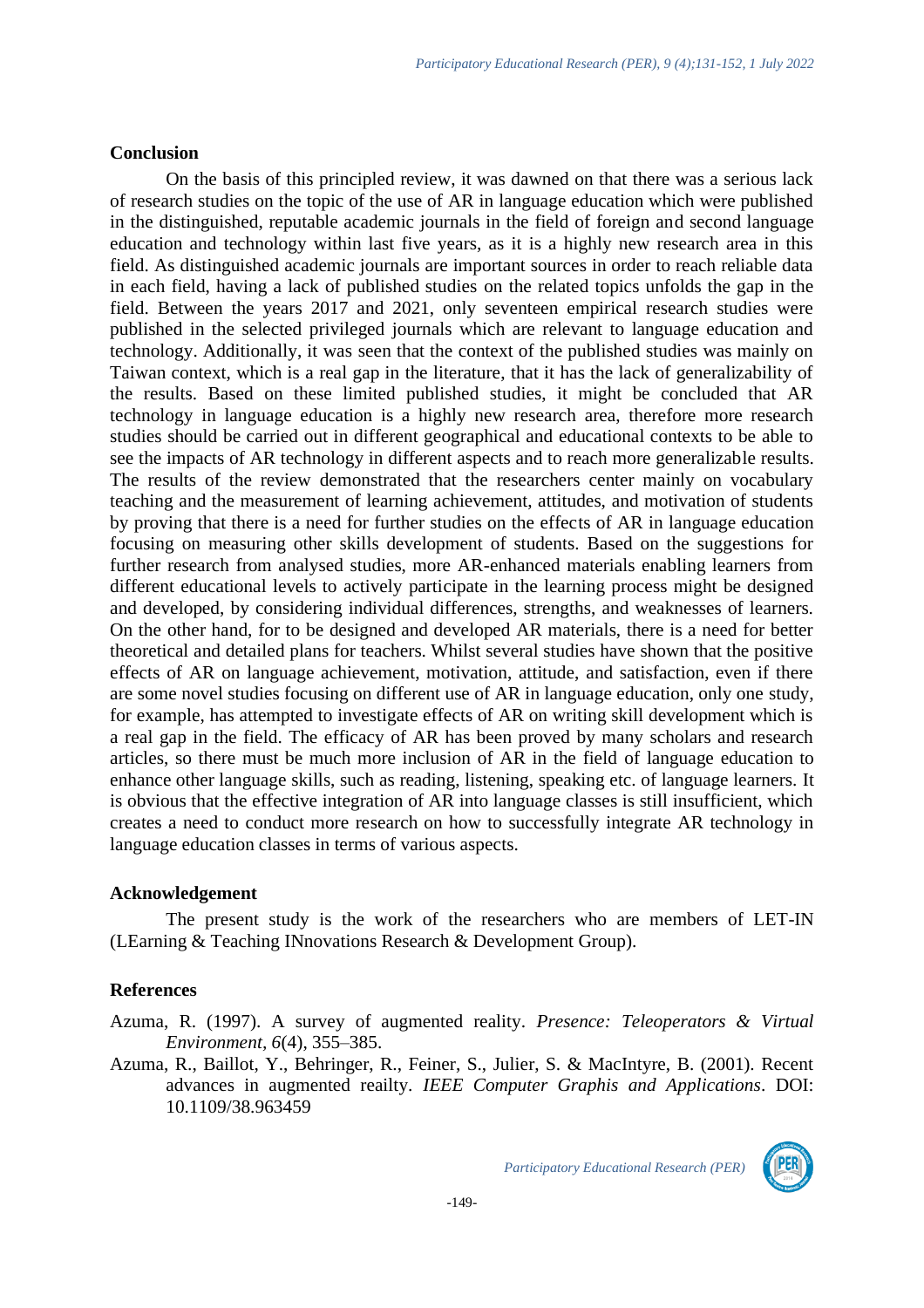- Barad, J. (August 16, 2019). Virtual and augmented reality can save lives by improving surgeons' training. STAT. Retrieved from <https://www.statnews.com/2019/08/16/virtual-reality-improve-surgeon-training/>
- Binhomran, K. & Altalhab, A. (2021). The impact of implementing augmented reality to enhance the vocabulary of young EFL learners. *The JALT CALL Journal, 17*(1), 23- 44. https://doi.org/10.29140/jaltcall.v17n1.304
- Block, D. & Cameron, C. (2002). *Globalization and Language Teaching.* Routledge.
- Bruner, J.S. (1996). *The culture of education*. Harvard University Press.
- Caudell, T. P. & Mizell, D. W. (1992). Augmented reality: An application of heads-up display technology to manual manufacturing processes. *Proceeding of the Twenty-Fifth Hawaai International Conference on System Sciences*, 2, 659-669. doi: 10.1109/HICSS.1992.183317.
- Chen, C. (2020). AR videos as scaffolding to foster students' learning achievements and motivation in EFL learning. *British Journal of Educational Technology, 51*(3), 657- 672. doi:10.1111/bjet.12902
- Chen, R., & Chan, K. K. (2019). Using augmented reality flashcards to learn vocabulary in early childhood education. *Journal of Educational Computing Research, 57*(7), 1812- 1831. DOI: 10.1177/0735633119854028
- Chen, M., Wang, L., Zou, D. Lin, S. Xie, H. & Tsai, C. (2020). Effects of captions and English proficiency on learning effectiveness, motivation, and attitude in augmentedreality-enhanced theme-based contextualized EFL learning. *Computer Assisted Language Learning.* <https://doi.org/10.1080/09588221.2019.1704787>
- Clarke, A. C. (1973). *Profiles of the Future: An Inquiry into the Limits of the Possible.* Popular Library.
- Costuchen, A. L., Darling, S., & Uytman, C. (2020). Augmented reality and visuospatial bootstrapping for second-language vocabulary recall. *Innovation in Language Learning and Teaching,* 1-12. https://doi.org/10.1080/17501229.2020.1806848
- Dewey, J. (1916). *Democracy and Education*. The Free Press.
- Di Serio, Á., Ibáñez, M. B., & Kloos, C. D. (2012). Impact of an augmented reality system on students' motivation for a visual art course. *Computers & Education*, 68, 586–596. DOI:<http://dx.doi.org/10.1016/j.compedu.2012.03.002>
- Dunleavy, M., Dede, C., & Mitchell, R. (2009). Affordances and limitations of immersive participatory augmented reality simulations for teaching and learning. *Journal of Science Education and Technology, 18*(1), 7-22. DOI[:10.1007/s10956-008-9119-1](http://dx.doi.org/10.1007/s10956-008-9119-1)
- Feiner, S., Macintyre, B., Hollerer, T. & Webster, A. (1997). A touring machine: Prototyping 3D mobile augmented reality systems for exploring the urban environment. *Personal Technologies, 1*(4), 74–81. DOI[:10.1007/BF01682023](http://dx.doi.org/10.1007/BF01682023)
- Godwin-Jones, R. (2016). Augmented reality and language learning: From annotated vocabulary to place-based mobile games. *Language Learning and Technology, 20*(3), 9–19. DOI: 10125/44475
- Greenwood, A.T. & Wang, M. (2018). Augmented reality and mobile learning: theoretical foundations and implementation. In: Crompton H, Traxler J (Eds), *Mobile Learning and Higher Education: Challenges in Context* (pp. 41-55). Routledge.
- Holden, C., & Sykes, J. (2011). Leveraging mobile games for place-based language learning. *International Journal of Game-Based Learning, 1*(2), 1–18. DOI[:10.4018/ijgbl.2011040101](http://dx.doi.org/10.4018/ijgbl.2011040101)

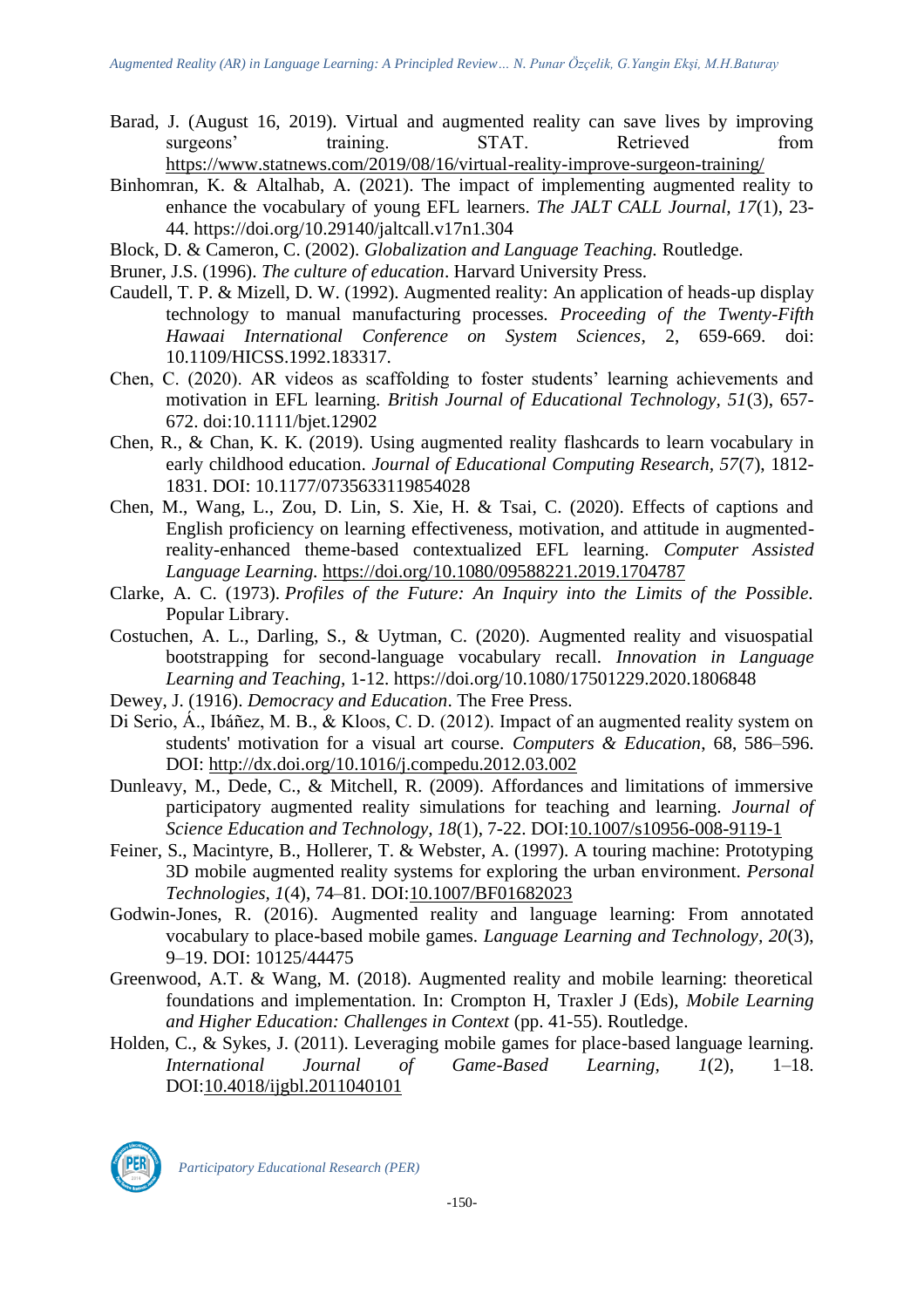- Hsu, T. (2017). Learning English with augmented reality: Do learning styles matter? *Computers* & *Education*, 106, 137-149. <http://dx.doi.org/10.1016/j.compedu.2016.12.007>
- Jalaluddin, I., Darmi, R., & Ismail, L. (2021). Application of mobile augmented visual reality (MAVR) for vocabulary learning in the ESL classroom. *Asian Journal of University Education, 17*(3), 162-173. https://doi.org/10.24191/ajue.v17i3.14507
- Johnson, L., Smith, R., Willis, H., Levine, A., & Haywood, K. (2011). *The 2011 horizon report.* The New Media Consortium, Austin, Texas. Retrieved from https://waynedev.uakron.edu/dotAsset/d252d696-2a99-4102-8010- 4fc103846b0d.pdf
- Klopfer, E., & Squire, K. (2008). Environmental detectives: The development of an augmented reality platform for environmental simulations. *Education Technology Research and Development, 56*(2), 203-228. DOI[:10.1007/s11423-007-9037-6](http://dx.doi.org/10.1007/s11423-007-9037-6)
- Lantolf J.P., & Thorne S.L. (2006). *Sociocultural theory and the genesis of second language development*. Oxford University Press.
- Lee, S., & Park, M. (2020). Reconceptualization of the context in language learning with a location-based AR app. *Computer Assisted Language Learning, 33*(8), 936-959. <https://doi.org/10.1080/09588221.2019.1602545>
- Lin, V., Liu, G., & Chen, N. (2020). The effects of an augmented-reality ubiquitous writing application: a comparative pilot project for enhancing EFL writing. *Computer Assisted Language Learning*.<https://doi.org/10.1080/09588221.2020.1770291>
- Liu, P. E., & Tsai, M. (2013). Using augmented-reality-based mobile learning material in EFL English composition: An exploratory case study*. British Journal of Educational Technology, 44*(1), 1–4. DOI[:10.1111/j.1467-8535.2012.01302.x](http://dx.doi.org/10.1111/j.1467-8535.2012.01302.x)
- Liu, T. Y. (2009). A context-aware ubiquitous learning environment for language listening and speaking. *Journal of Computer Assisted Learning, 25*(6), 515–527. <http://dx.doi.org/10.1111/j.1365-2729.2009.00329.x>
- Majoros, A., & Neumann, U. (2001). Support of crew problem-solving and performance with augmented reality. *In Bioastronautics Investigators' Workshop*, Galveston, TX January, (pp. 17-19).
- Merriam-Webster Dictionary, (n.d.). "augmented reality" in Merriam-Webster Dictionary. Retrieved from<https://www.merriam-webster.com/dictionary/augmented%20reality>
- Núñez, M., Quirós, R., Núñez, I., Carda, J. B., & Camahort, E. (2008). Collaborative augmented reality for inorganic chemistry education. In J. L. Mauri, A. Zaharim, A. Kolyshkin, M. Hatziprokopiou, A. Lazakidou, M. Kalogiannakis, & N. Bardis (Eds.), *WSEAS International Conference Proceedings*. Mathematics and Computers in Science and Engineering (No. 5). WSEAS.
- Piaget, J. (1973) *To understand is to invent: The future of education*. Grossman.
- Pokémon GO [Mobile software]. (2016). San Francisco. Niantic.
- Redondo, B., Cozar-Gutierrez, R., Gonzalez-Calero, J. A., & Ruiz, R. S. (2019). Integration of augmented reality in the teaching of English as a foreign language in early childhood education. *Early Childhood Education Journal,* 48, 147-155. https://doi.org/10.1007/s10643-019-00999-5
- Shelton, B. E., & Hedley, N. R. (2002). Using augmented reality for teaching earth-sun relationships to undergraduate geography students. Augmented Reality Toolkit, *The First IEEE International Workshop*.